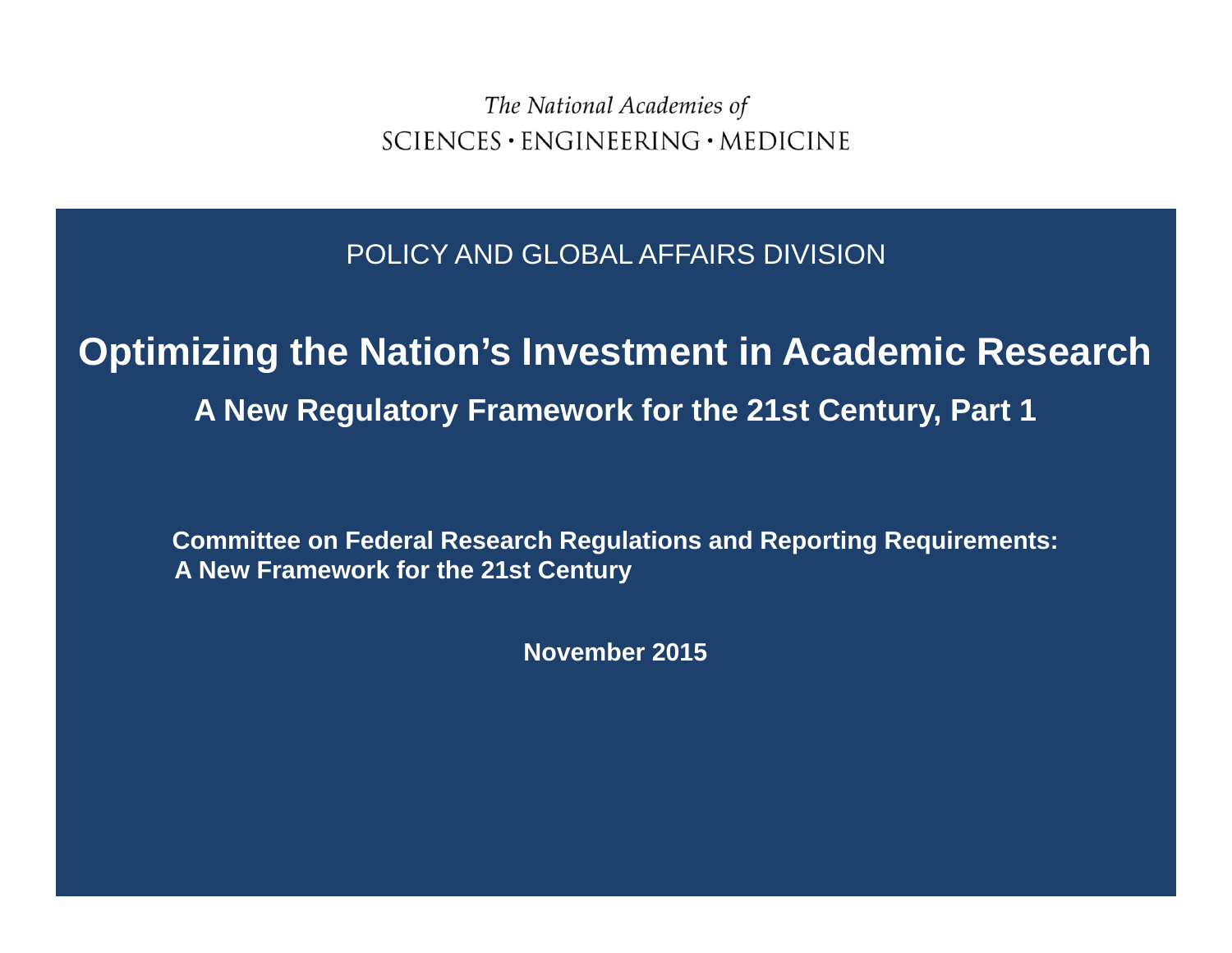#### **Committee on Federal Research Regulations and Reporting Requirements: A New Framework for the 21st Century**

**Larry R. Faulkner**, The University of Texas at Austin **Harriet Rabb**, The Rockefeller University **Ilesanmi Adesida**, University of Illinois at Urbana-Champaign (NAE) **Ann Arvin**, Stanford University (NAM) **Barbara E. Bierer**, Harvard Medical School and Brigham and Women's Hospital and Harvard **University Jonathan D. Breul**, Georgetown University **Claude Canizares**, Massachusetts Institute of Technology (NAS) **Arturo Casadevall**, Johns Hopkins University Bloomberg School of Public Health (NAM) **Jonathan R. Cole**, Columbia University **Lee Ellis**, The University of Texas MD Anderson Cancer Center **Geoffrey E. Grant**, Research Advocates **Joseph R. Haywood**, Michigan State University **Steven Joffe**, University of Pennsylvania Perelman School of Medicine **David Korn**, Massachusetts General Hospital and Harvard Medical School (NAM) **Charles F. Louis**, University of California, Riverside **David W. Robinson**, Oregon Health and Science University **Thomas J. Rosol**, The Ohio State University **Stuart Shapiro**, Rutgers University

> Optimizing the Nation's Investment in Academic Research A New Regulatory Framework for the 21st Century, Part 1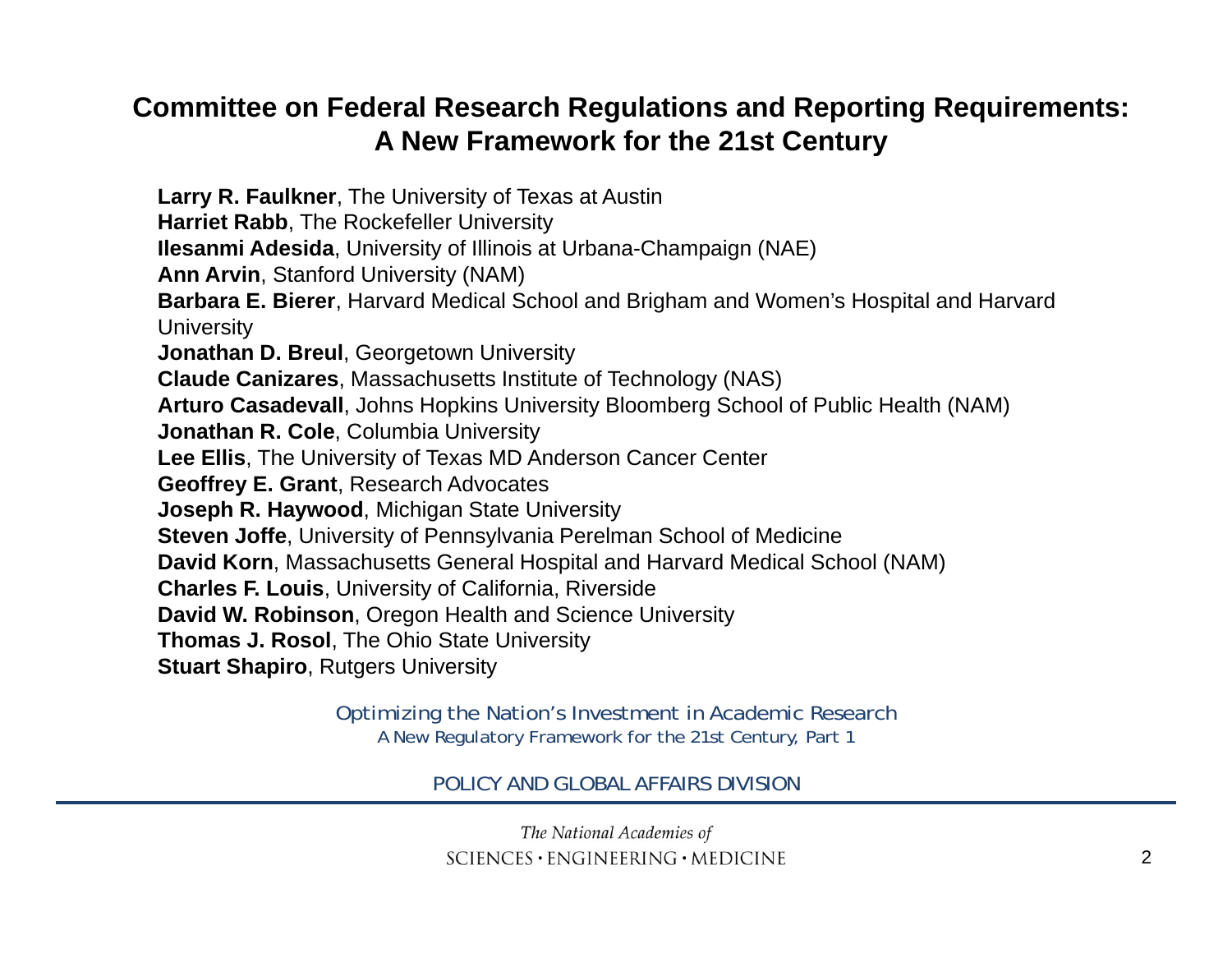"The Federal Government's partnership with America's colleges and universities through a variety of research grant programs remains strong but perhaps not as efficient and beneficial for American taxpayers as it could be. University management of Federal contracts, grants, and other awards requires several layers of reporting to multiple agencies, and the costs of unnecessary duplication within and across colleges and universities can be substantial. Resources that should be going to education and research are thereby diverted to less productive activities. Some of this duplication and inefficiency results from a lack of clear compliance standards, while in other cases the burdens result from accrued legacy requirements and processes that need to be reviewed and updated. Removal of unnecessary reporting burdens could free universities to further focus their resources on vital research and educational missions; to achieve this objective we need your help and engagement."

Howard Shelanski, David Mader, and Anne Rung "National Dialogue: Driving Efficiency for America's Colleges & Universities," The White House August 14, 2015,

> Optimizing the Nation's Investment in Academic Research A New Regulatory Framework for the 21st Century, Part 1

> > POLICY AND GLOBAL AFFAIRS DIVISION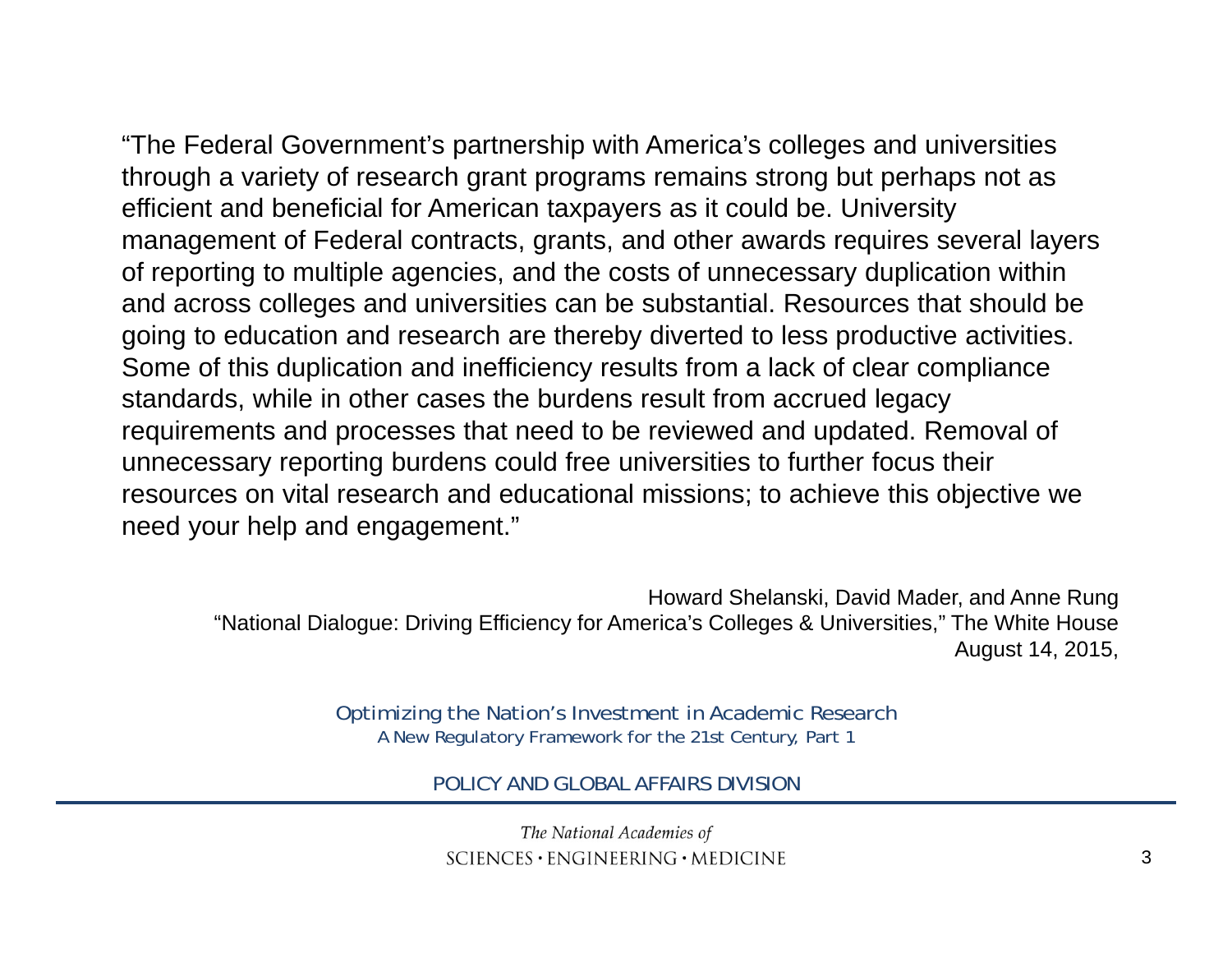# **Charge to the Committee**

The committee will conduct a study of Federal regulations and reporting requirements with specific attention to those directed at research universities. In conducting its analyses, the committee will be aware of:

- (a) the context and intended benefits and circumstances under which a particular regulation was issued and may have evolved, and
- (b) whether those contexts or circumstances still remain of public concern.

The committee will develop a new framework for Federal regulation of research universities in the 21st century that addresses the needs of Congress, Federal agencies, and the broader public while advancing to the maximum extent feasible the missions of research universities.

> Optimizing the Nation's Investment in Academic Research A New Regulatory Framework for the 21st Century, Part 1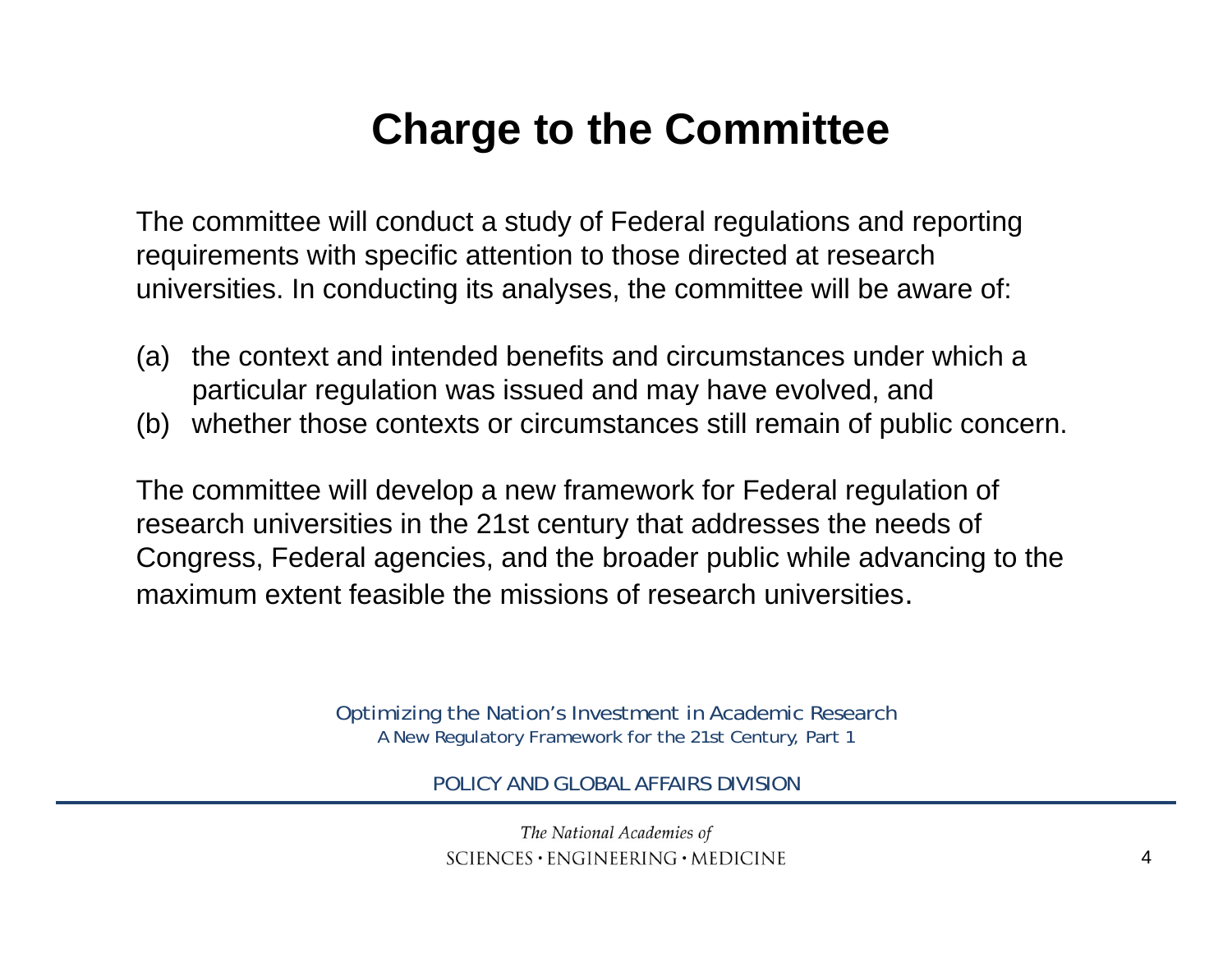Specifically, the committee will:

- 1. Identify by research agency and statutory authority the Federal regulations with significant impact, and the reporting requirements with which research universities must comply;
- 2. Work with research universities and associations to gather and review information on personnel time and costs of compliance with Federal regulations and reporting requirements;
- 3. Work with research universities and associations to gather and review information on methodologies for most efficiently and effectively estimating time, costs and resulting benefits;

Optimizing the Nation's Investment in Academic Research A New Regulatory Framework for the 21st Century, Part 1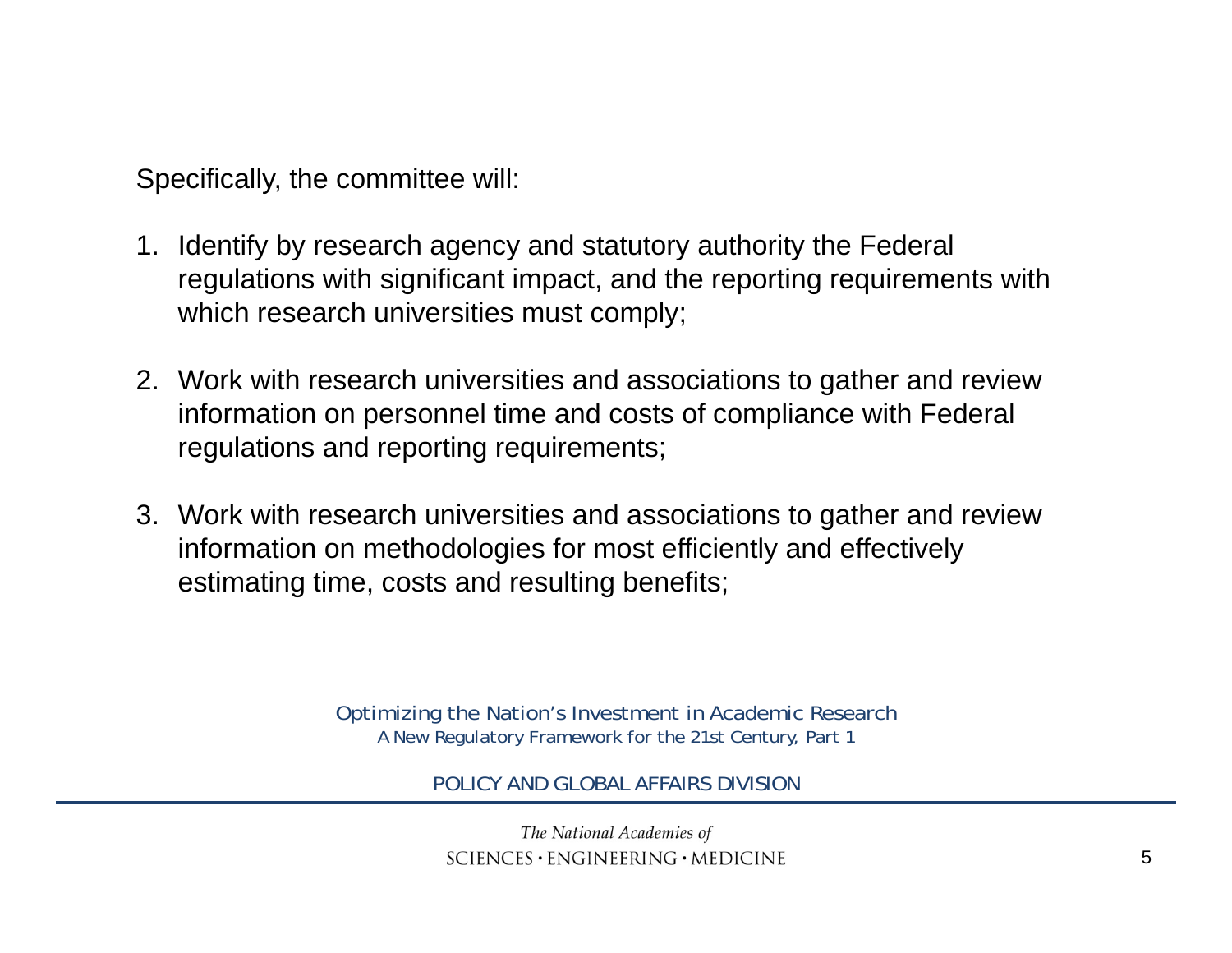- 4. Work with federal research agencies to identify regulations and requirements with significant impact that the committee should review;
- 5. Work with professional staff of congressional committees with jurisdictional responsibility for regulatory oversight and research funding;
- 6. Work with the stakeholders such as the Federal Demonstration Partnership to demonstrate methodologies for estimating the personnel time and costs of compliance for a subset of regulations and reporting requirements specific to research universities;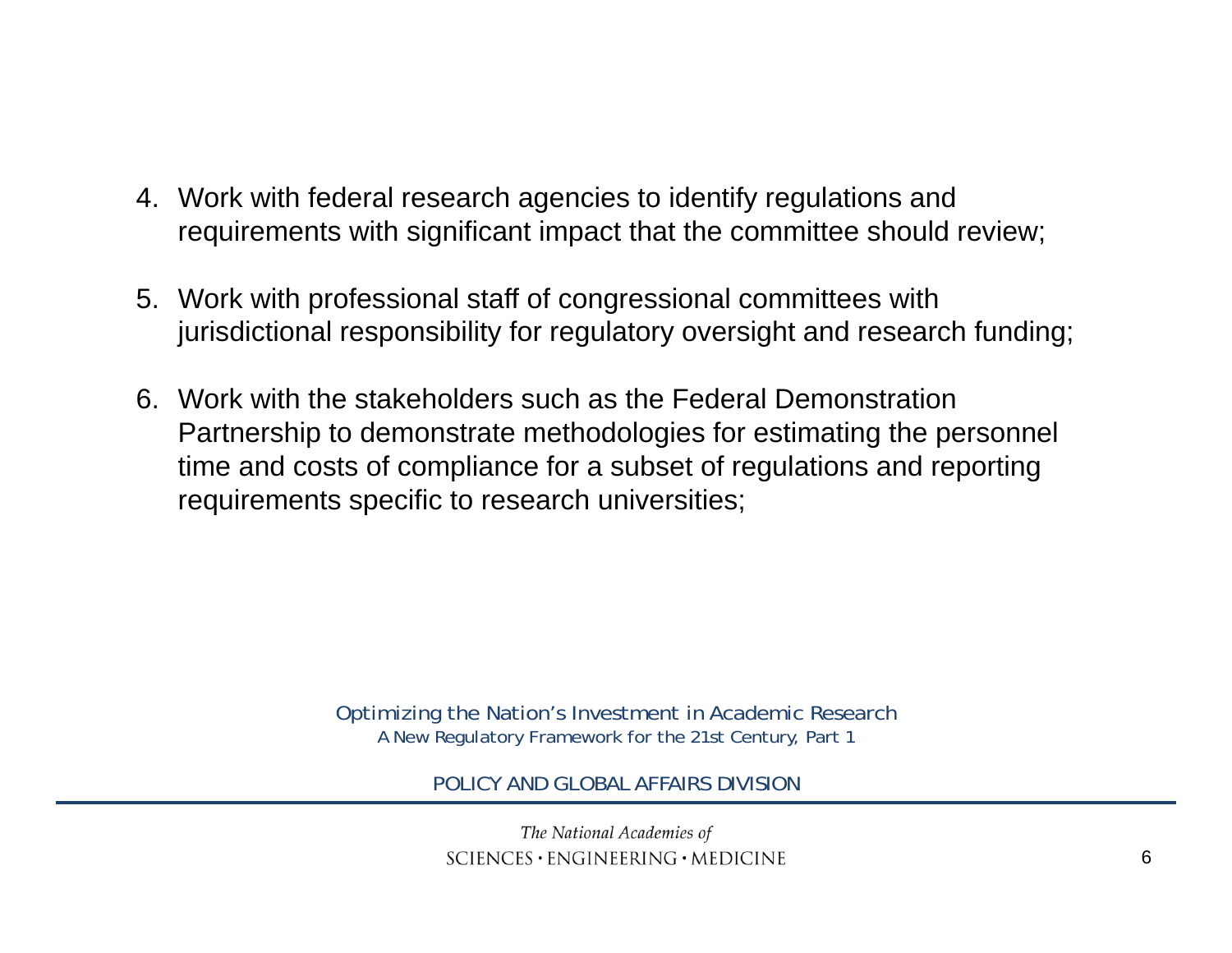- 7. Develop a framework and supporting principles for the Federal regulation of research universities in the 21st century, taking into account: (a) the purposes, costs, benefits, and reporting requirements of regulation, (b) the processes used to promulgate regulations and reporting requirements, (c) the roles of Congress, Offices of Inspectors General and Federal agencies, including the Office of Science and Technology Policy and the Office of Management and Budget, and (d) the missions of research universities;
- 8. Recommend steps needed to implement the framework;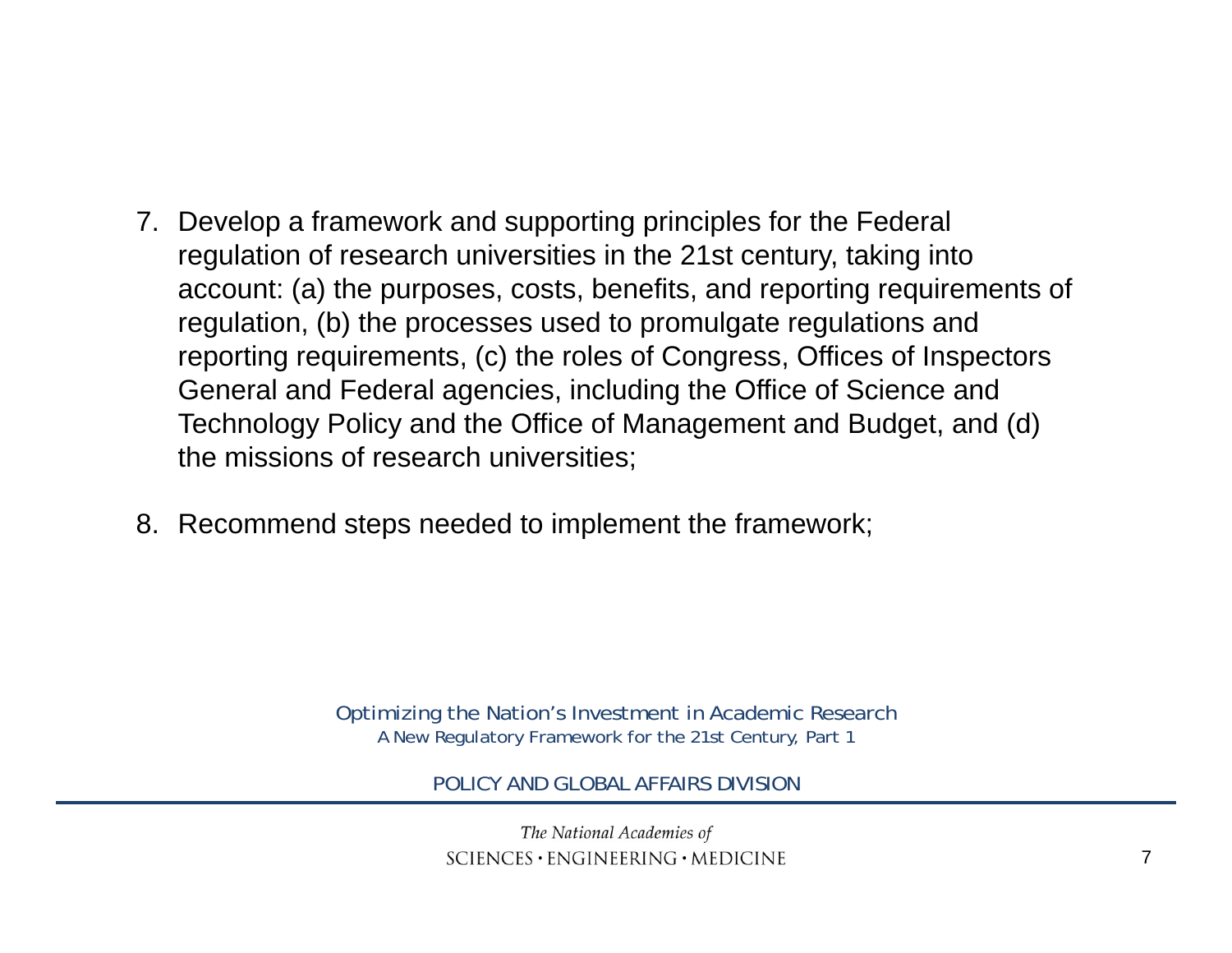- 9. Assess how a subset of regulations and reporting requirements fit within the framework, and offer suggestions for evaluating those regulations and reporting requirements that are outdated or redundant, or where compliance burdens have become disproportionate with expected benefits; and
- 10.Identify regulations and reporting requirements that will require additional analysis in order to assess their fit with the framework and to develop improved approaches.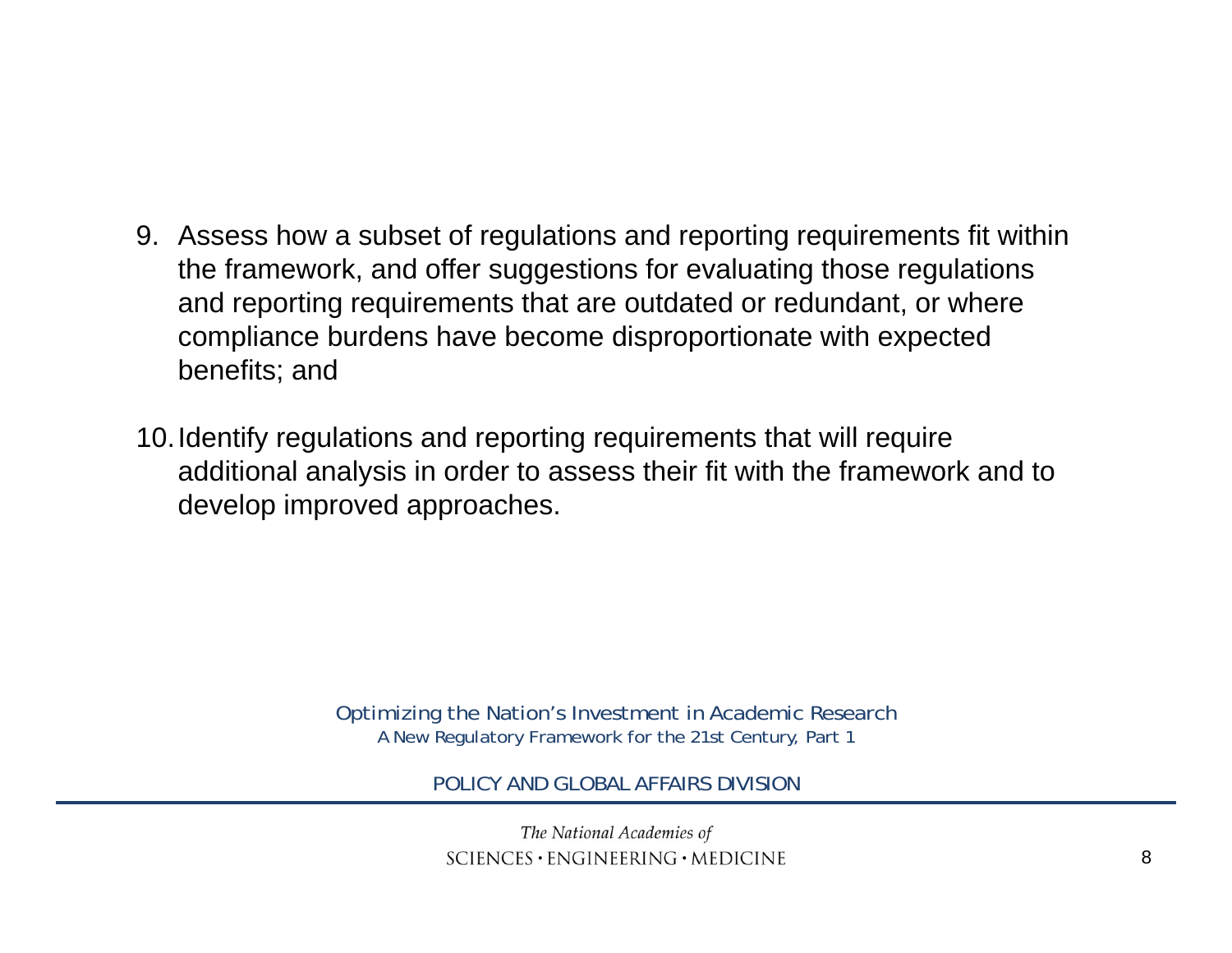Although the study was originally planned for 18 months, 3 months after the committee's first meeting, Senator Lamar Alexander, Chair, Senate Committee on Health, Education, Labor and Pensions, asked the committee to deliver an expedited report by summer's end, 2015.

As Senator Alexander explained to the that fall 2015 presents a unique opportunity to reconsider, in a bipartisan manner, the regulatory environment governing federally funded research, as Congress will be considering several legislative actions involving higher education, research policy, and medical innovation where it would be appropriate to make changes to the current regulatory structure.

> Optimizing the Nation's Investment in Academic Research A New Regulatory Framework for the 21st Century, Part 1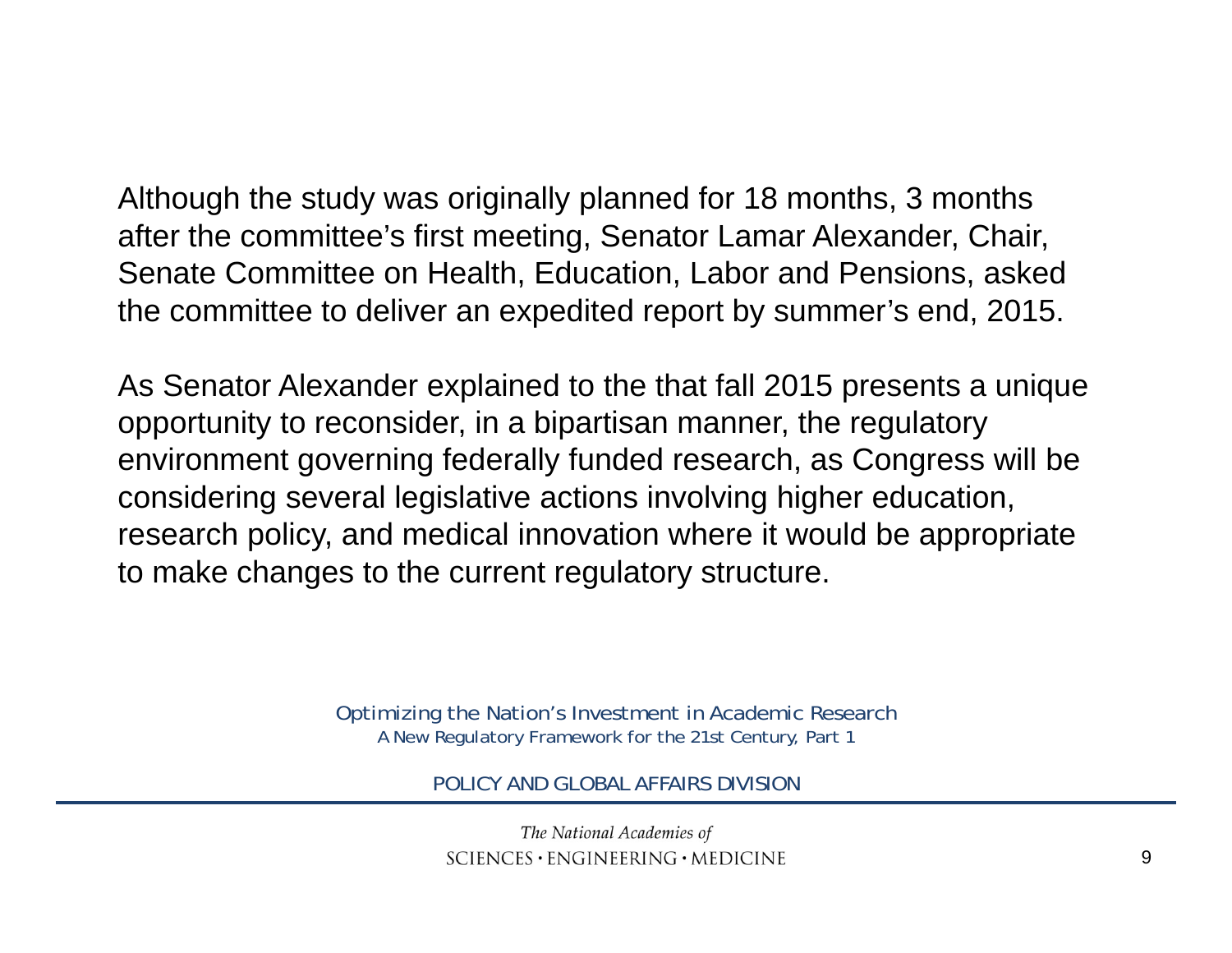# **Overarching Findings**

Optimizing the Nation's Investment in Academic Research A New Regulatory Framework for the 21st Century, Part 1

POLICY AND GLOBAL AFFAIRS DIVISION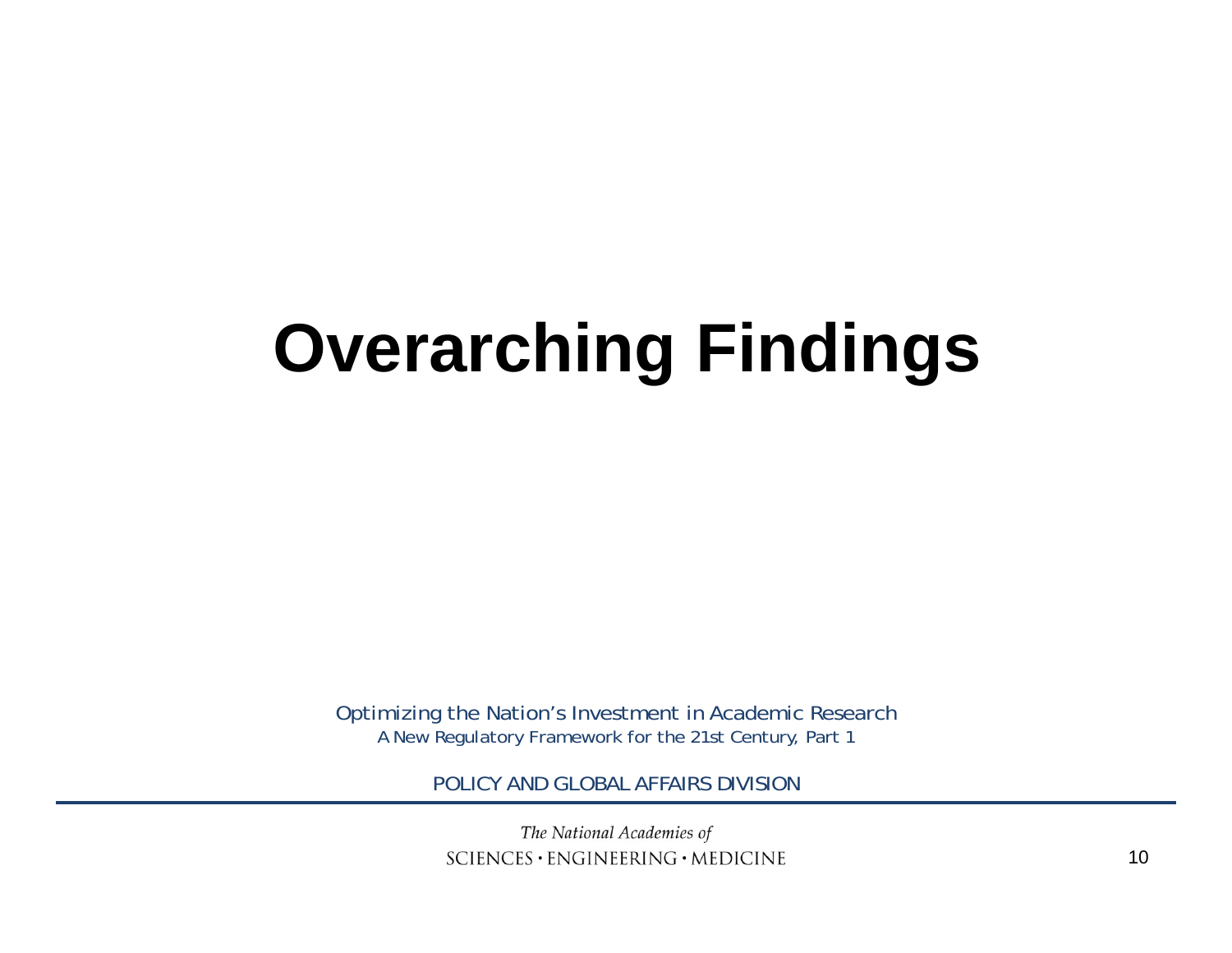- 1. Effective regulation is essential to the overall health of the research enterprise, protecting both national investment and the various parties in the partnership.
- 2. Continuing expansion of the federal regulatory system and its ever growing requirements are diminishing the effectiveness of the nation's research.
- 3. Most federal regulations, policies, and guidance, in and of themselves, are efforts to address important issues of accountability and performance, but these well-intended efforts often result in unintended consequences that needlessly encumber the nation's investment in research.
- 4. Many regulations fail to recognize the significant diversity of academic research.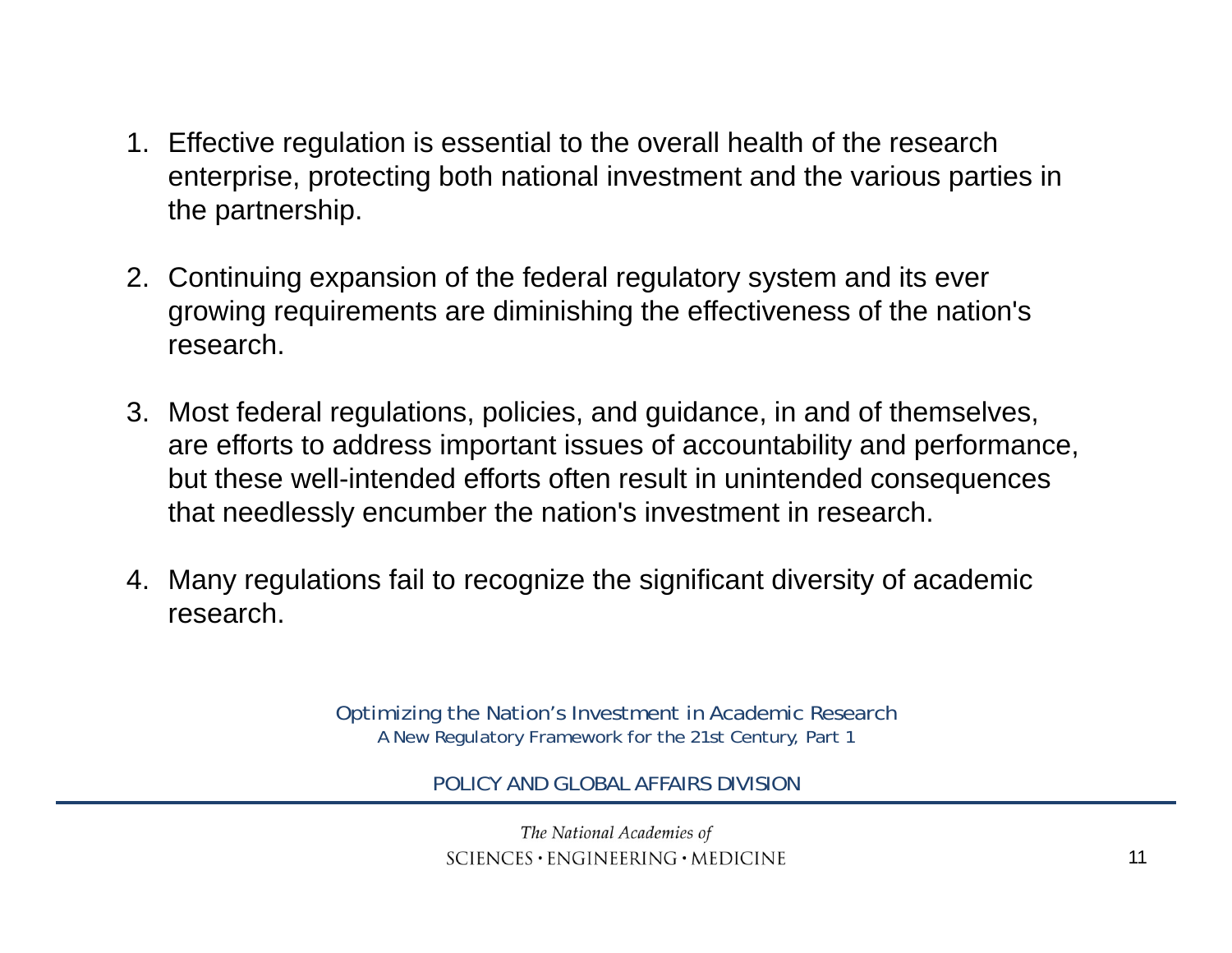- 5. When regulations are inconsistent, duplicative, or unclear, universities may place additional requirements on research investigators, thereby diminishing the effectiveness of the national investment in research.
- 6. Academic research institutions often receive research funding from multiple federal agencies, but approaches to similar shared goals and requirements are not harmonized across these agencies.
- 7. Some academic research institutions have failed to respond appropriately to investigators' transgressions or failed to use effectively the range of tools available to create an environment that strongly discourages, at both the institutional and the individual level, behaviors in conflict with the standards and norms of the scientific community.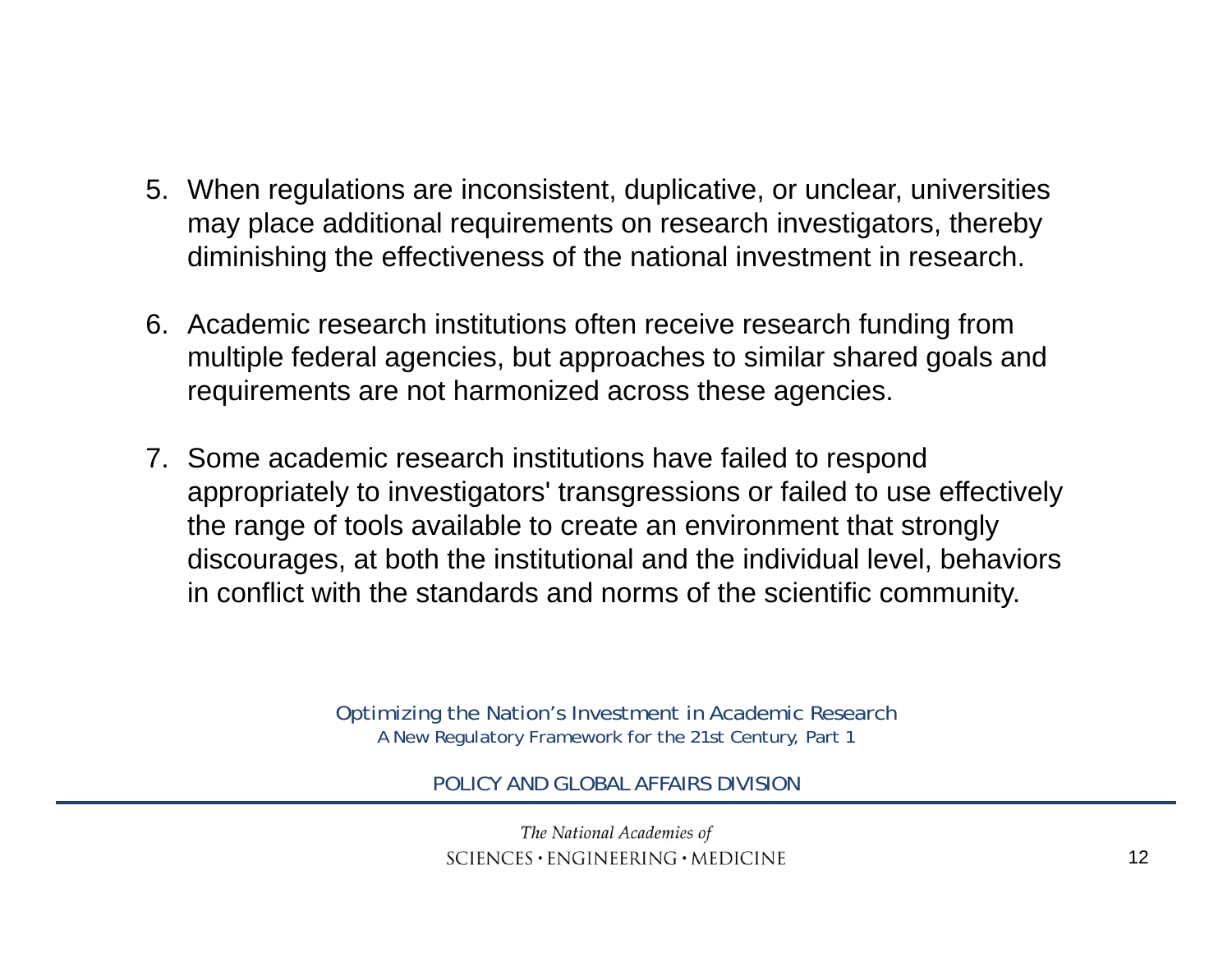- 8. Academic research institutions may be audited by any agency's Inspector General office, many of which have very different approaches that in some cases are incongruent with stated policies of their agency.
- 9. The relationship between federal research funding agencies and academic research institutions has for the past seven decades been considered a partnership. Yet, there exists no formal entity, mechanism, or process by which senior stakeholders from both partners, dedicated to fostering, sustaining, and strengthening our nation's unique research partnership, can consider the effectiveness of existing research policies and review proposed new policies needed to sustain a maximally dynamic, efficient, and effective research enterprise.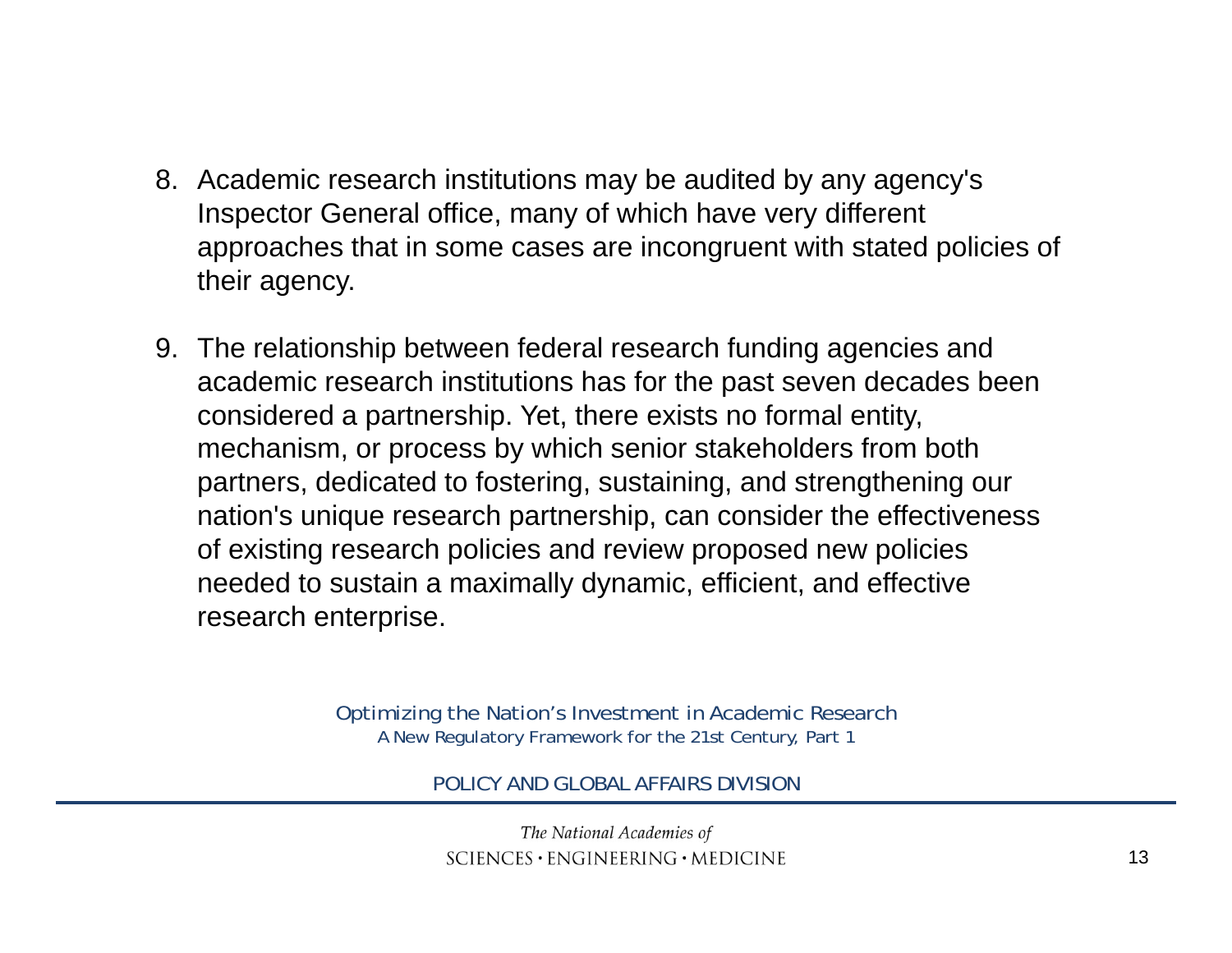# **Overarching Recommendations**

Optimizing the Nation's Investment in Academic Research A New Regulatory Framework for the 21st Century, Part 1

POLICY AND GLOBAL AFFAIRS DIVISION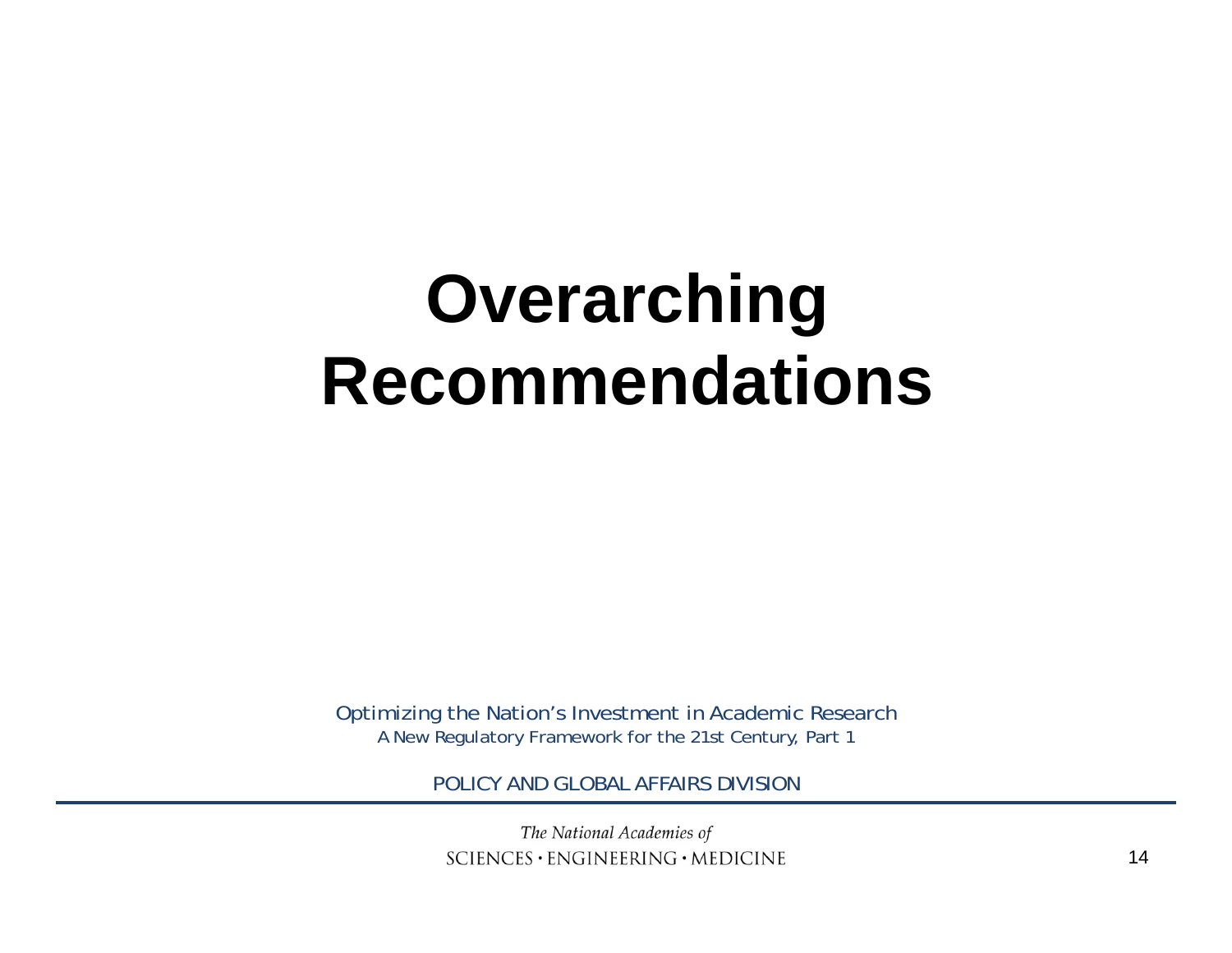# **RECOMMENDATION 1**

The regulatory regime (comprising laws, regulations, rules, policies, guidances, and requirements) governing federally funded academic research should be critically reexamined and recalibrated.

> Optimizing the Nation's Investment in Academic Research A New Regulatory Framework for the 21st Century, Part 1

> > POLICY AND GLOBAL AFFAIRS DIVISION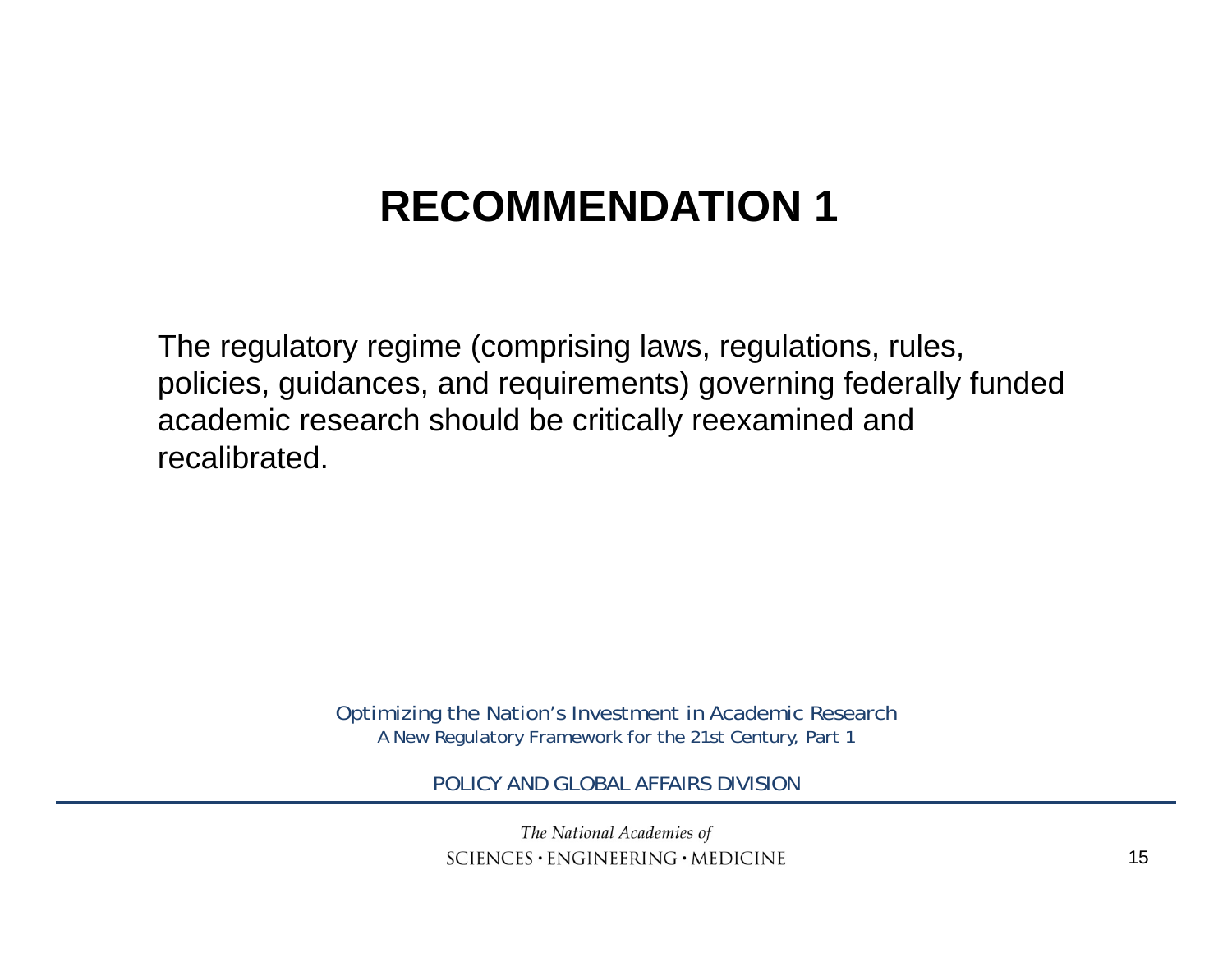# **RECOMMENDATION 2**

To advance the government-academic research partnership, research institutions must demand the highest standards in institutional and individual behavior. This can only be achieved if universities foster a culture of integrity among academic leaders, faculty, post-doctoral trainees,-students, and staff, and -institutional-administrators, and mete out appropriate sanctions in instances where behavior deviates from the ethical and professional norms of the institution and of the academic research community. Universities that deviate from or fail to enforce the norms of behavior should be sanctioned. The committee recommends that a newly established Research Policy Board should collaborate with research institutions on the development of a policy to hold institutions accountable for such transgressions.

> Optimizing the Nation's Investment in Academic Research A New Regulatory Framework for the 21st Century, Part 1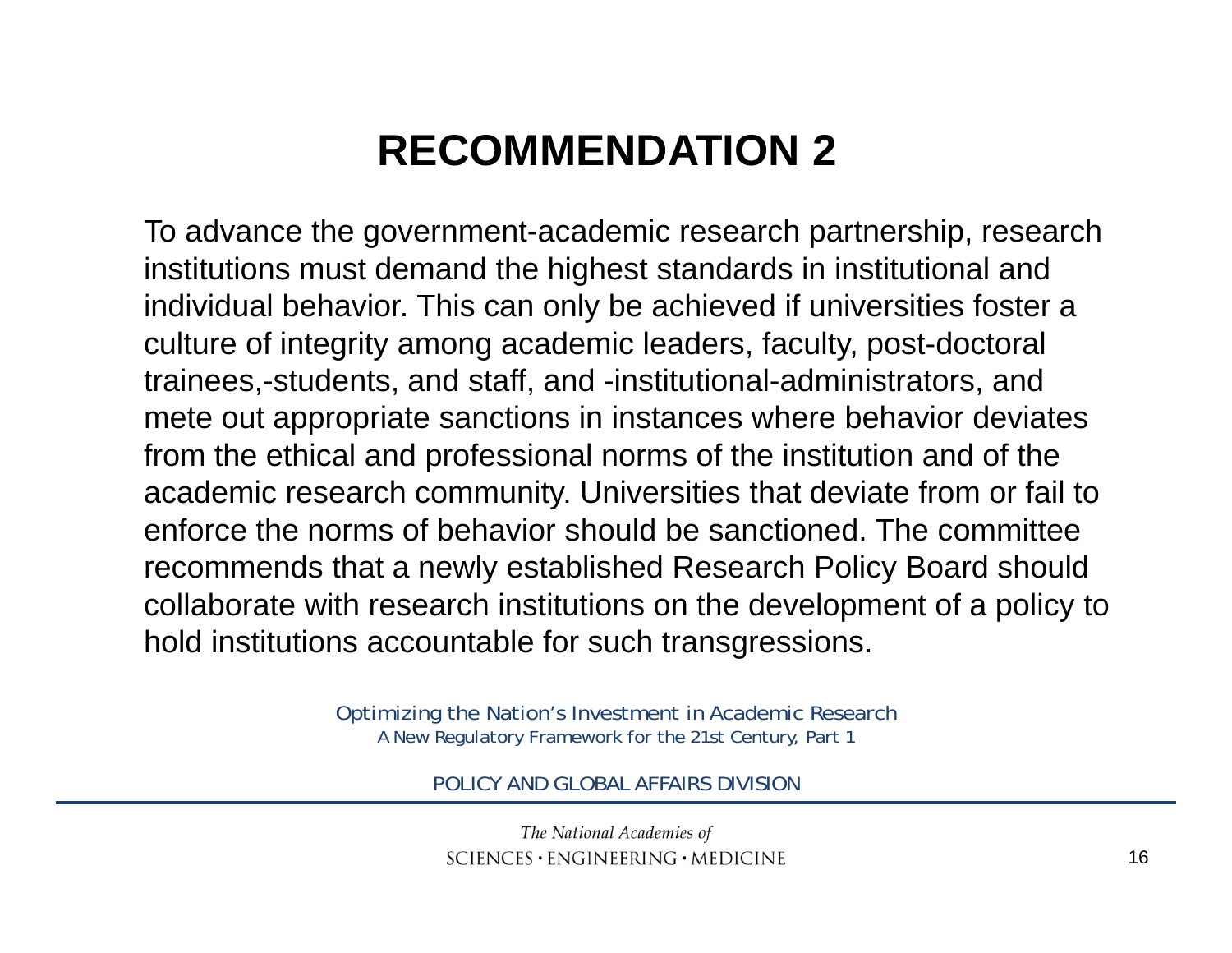# **RECOMMENDATION 3**

Inspectors General responsibilities should be rebalanced so that appropriate consideration is given both to uncovering waste, fraud, and abuse and to advising on economy, efficiency, and effectiveness.

The relationship between Inspectors General and research institutions should be based on a shared commitment toadvancing the nation's interest through a dynamic and productive research enterprise.

> Optimizing the Nation's Investment in Academic Research A New Regulatory Framework for the 21st Century, Part 1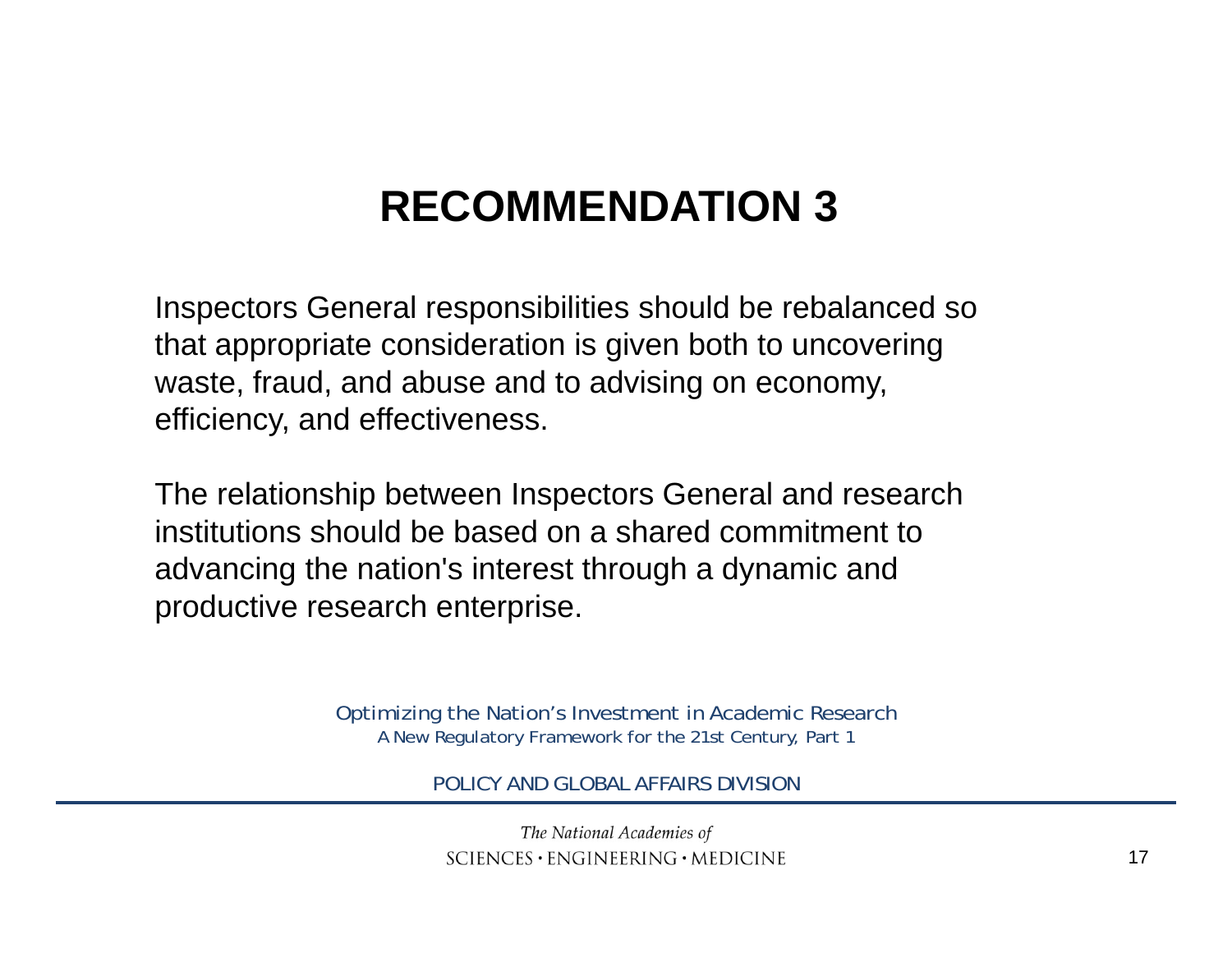## **Specific Recommendations**

- •**Proposal Preparation**
- •**Progress Reports**
- •**Subrecipient Monitoring**
- •**Conflict of Interest**
- •**Human Subjects Research**
- •**Animal Research**
- •**The Audit Climate**
- • **Compensation for Personnel Expenses**
- • **Uniform Guidance**
	- **procurement standards**
	- **financial reporting**
	- **cost accounting**

Optimizing the Nation's Investment in Academic Research A New Regulatory Framework for the 21st Century, Part 1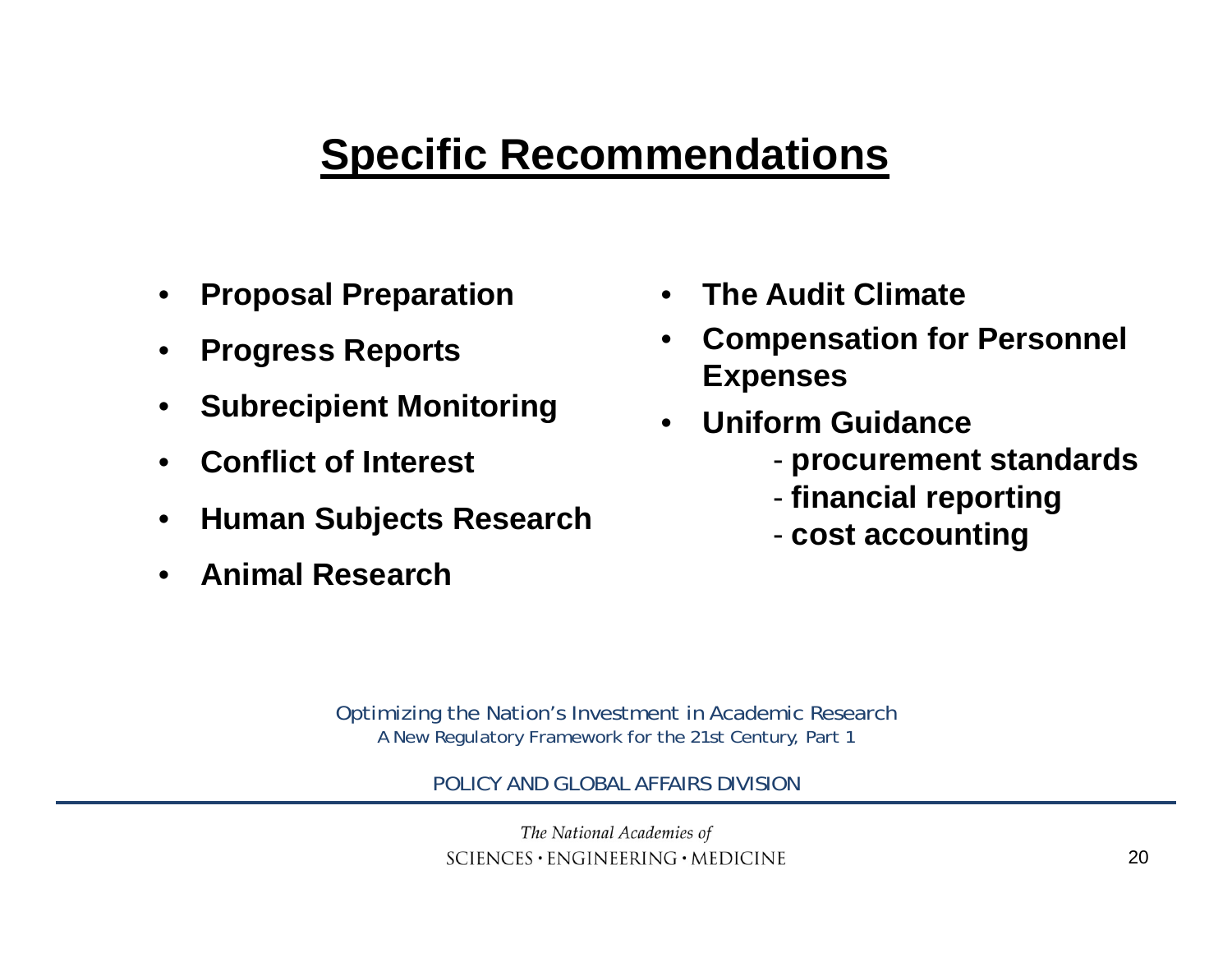# **RECOMMENDATION FOUR**

The committee recommends the creation of a new mechanism, to include an active public-private forum and a designated official within government, to foster a more effective conception, development, and harmonization of research policies.

> Optimizing the Nation's Investment in Academic Research A New Regulatory Framework for the 21st Century, Part 1

> > POLICY AND GLOBAL AFFAIRS DIVISION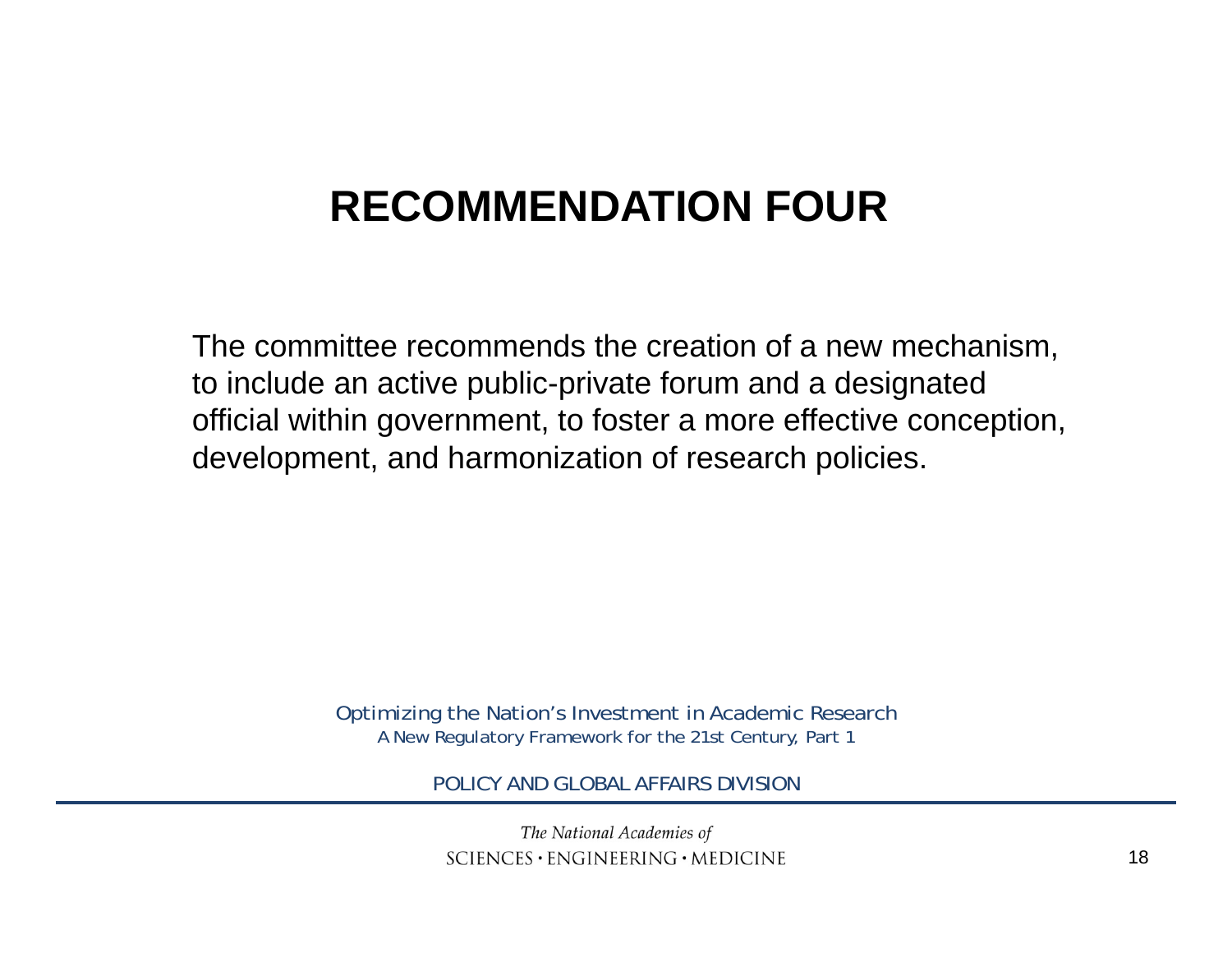#### **Schematic Representation of Relationships in a New Regulatory Framework**



Optimizing the Nation's Investment in Academic Research A New Regulatory Framework for the 21st Century, Part 1

POLICY AND GLOBAL AFFAIRS DIVISION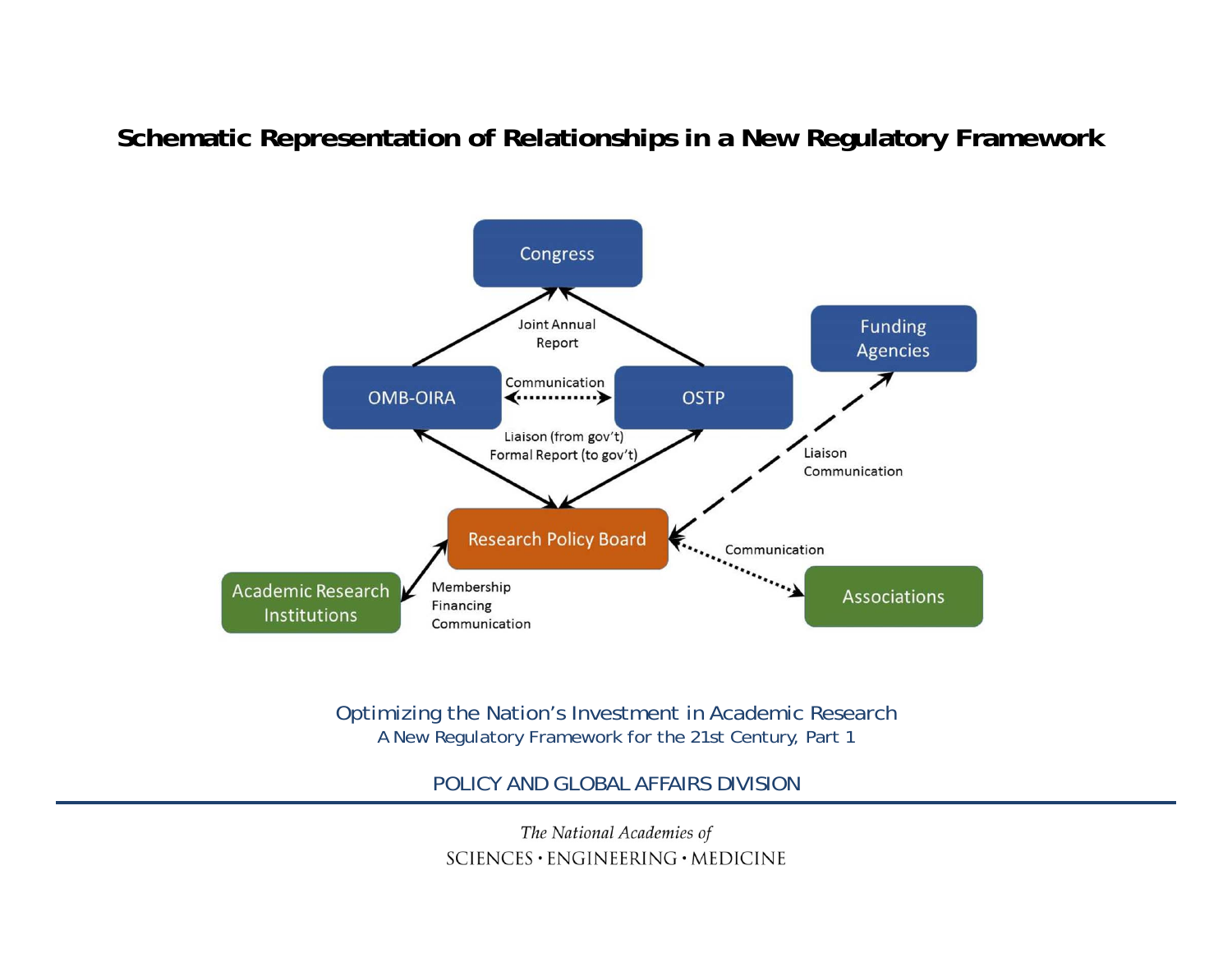Model Follows the Example of the Financial Standards Accounting Board (FASB)

- • A private-sector entity formally linked to and overseen by the SEC.
- $\bullet$ • Functional and effective since 1973.
- • Funded by mandatory assessments of public companies.
- • Organized and financially able to undertake relevant projects on a current-need or anticipated-need basis.

Optimizing the Nation's Investment in Academic Research A New Regulatory Framework for the 21st Century, Part 1

POLICY AND GLOBAL AFFAIRS DIVISION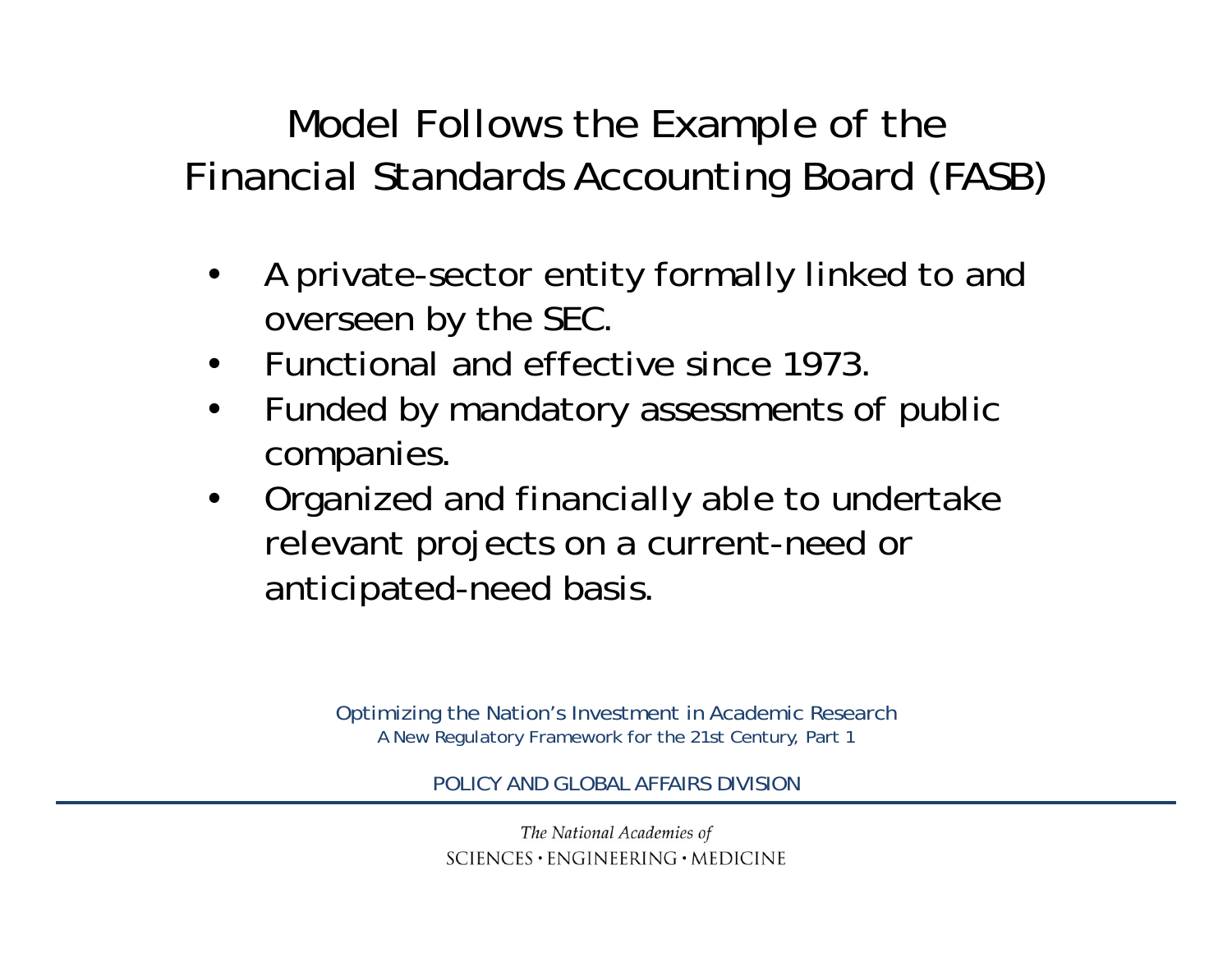Concept of the Research Policy Board

- • A private-sector entity formally linked to and overseen by OSTP and OMB, using a governance basis to be determined.
- $\bullet$  Funded by mandatory assessments of research institutions.
- • Organized and financially able to undertake relevant projects on a current-need or anticipated-need basis.
- •Able to work flexibly with associations.

Optimizing the Nation's Investment in Academic Research A New Regulatory Framework for the 21st Century, Part 1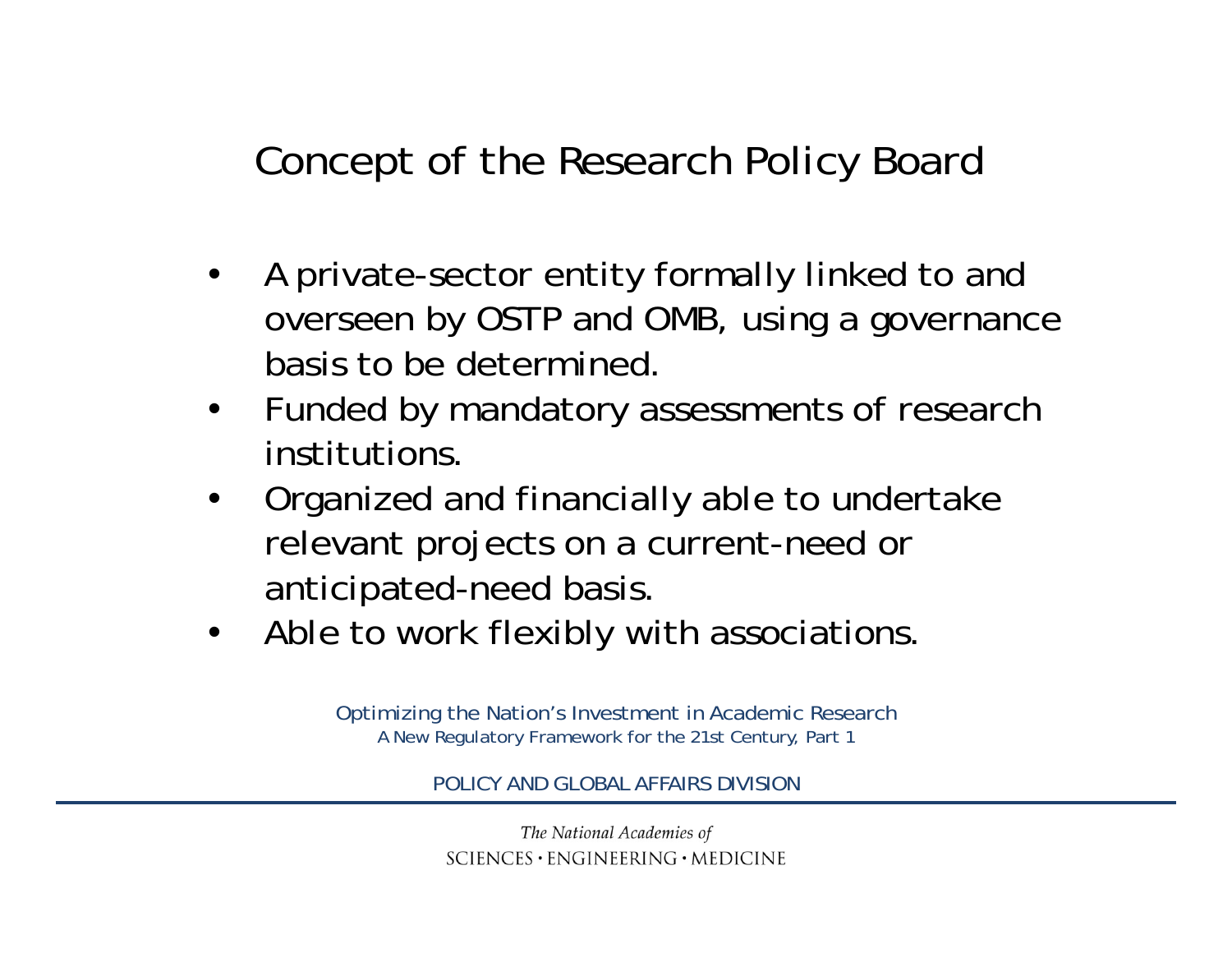Characteristics and Roles of the RPB

- • Mission: To improve and maintain a regulatory environment that is conducive to optimal performance of the research partnership.
- 9-12 members from academic research institutions, 6- 8 liaisons from federal agencies, all designated through formal processes.
- $\bullet$  Should become the primary policy forum relating to the regulation of federal research programs in academic institutions.

Optimizing the Nation's Investment in Academic Research A New Regulatory Framework for the 21st Century, Part 1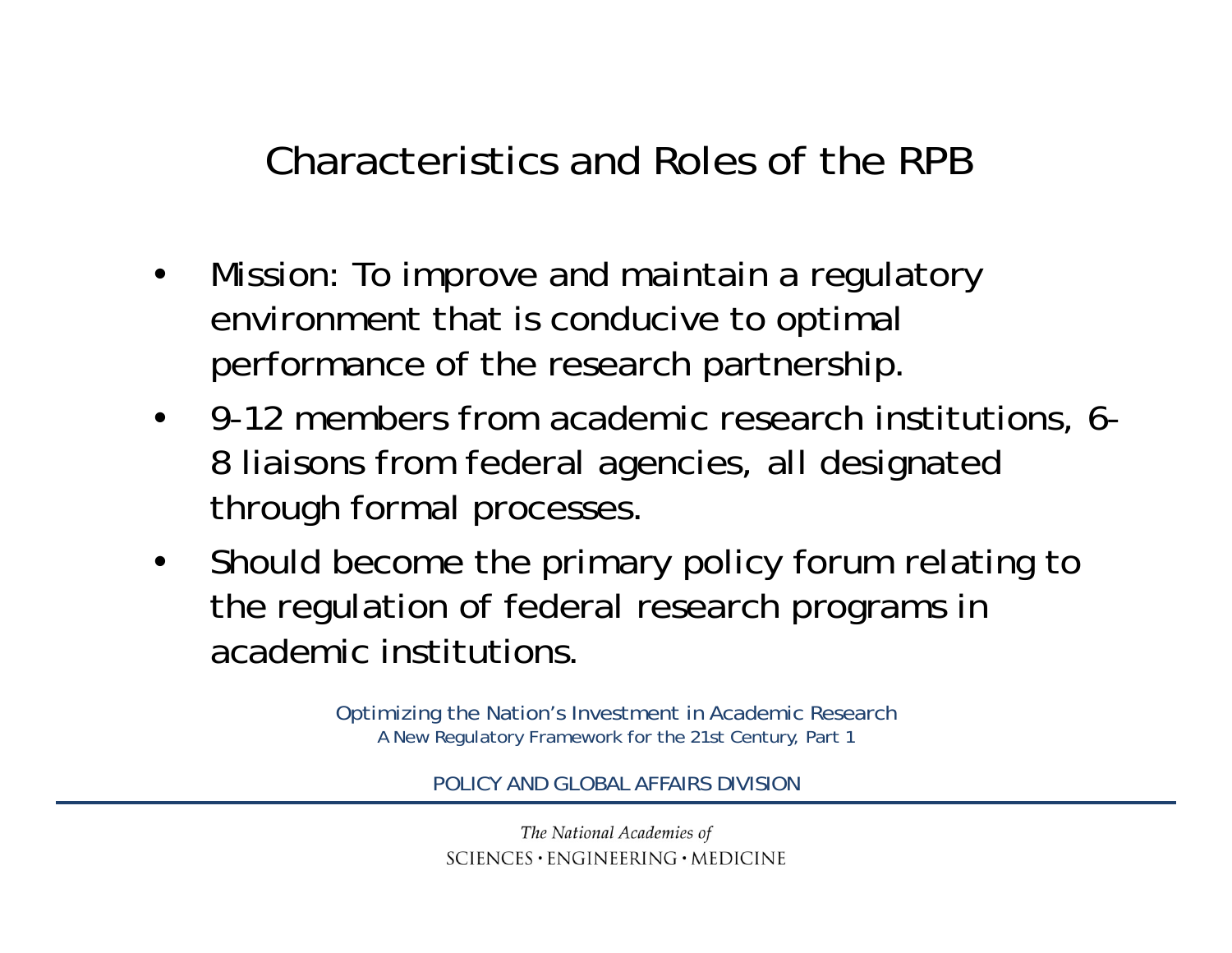Characteristics and Roles of the RPB (cont'd)

- • General responsibility *to recommend* regarding conception, development, and harmonization of regulations.
	- $\blacktriangleright$  Thorough and informed analysis during the regulatory and policy-making process.
	- $\blacktriangleright$  Identify negative or adverse consequences of existing policies and make actionable recommendations for improvement.
	- $\triangleright$  Conduct an ongoing assessment and evaluation of regulatory burden.

Optimizing the Nation's Investment in Academic Research A New Regulatory Framework for the 21st Century, Part 1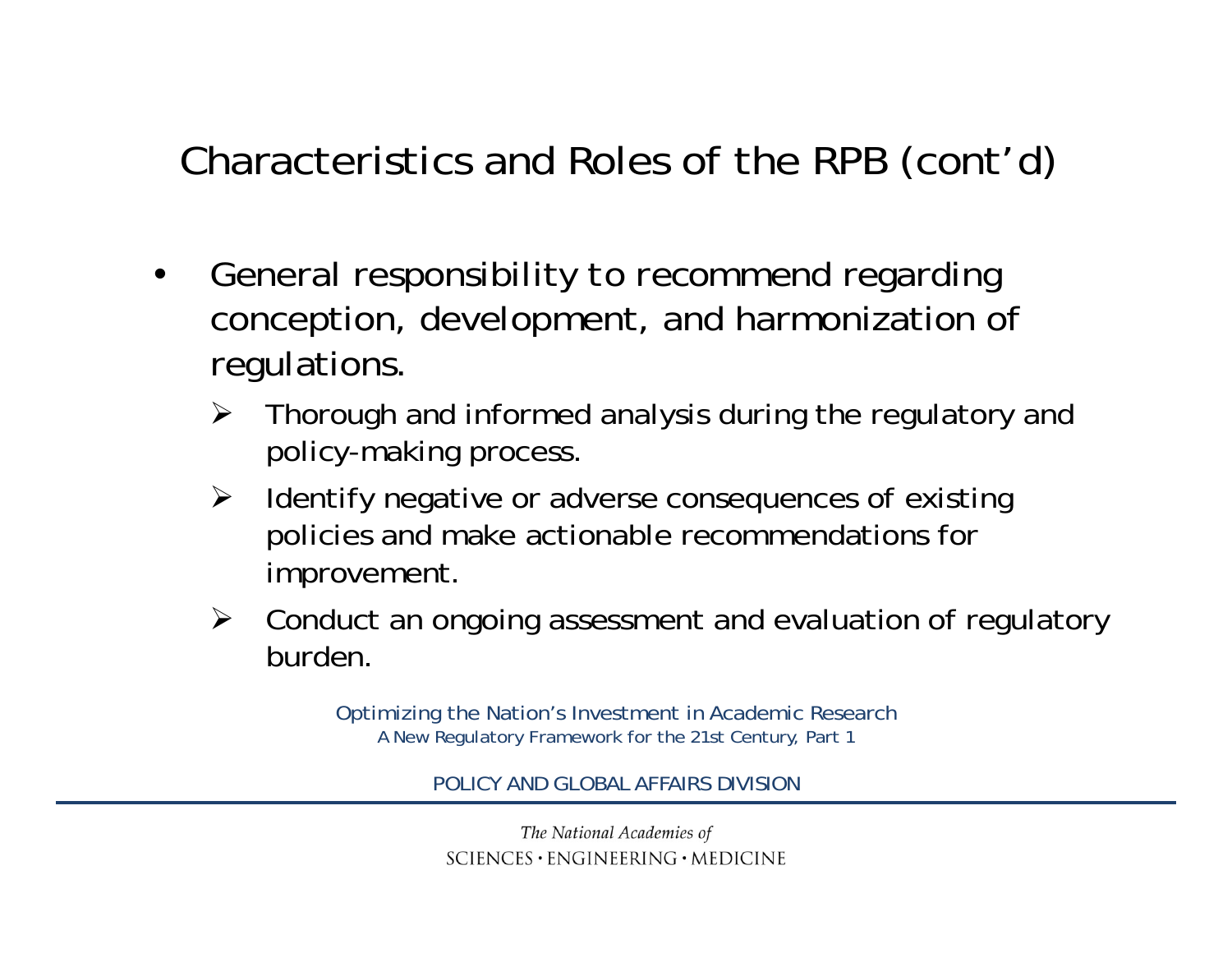Characteristics and Roles of the RPB (cont'd)

- • Should be future-oriented.
	- $\sum_{i=1}^{n}$ Cognizant of trends affecting overall regulatory load.
	- $\blacktriangleright$  Should anticipate future regulatory challenges, especially from new science and technology.
	- $\sum_{i=1}^{n}$ Organize expert project teams as needed.

Optimizing the Nation's Investment in Academic Research A New Regulatory Framework for the 21st Century, Part 1

POLICY AND GLOBAL AFFAIRS DIVISION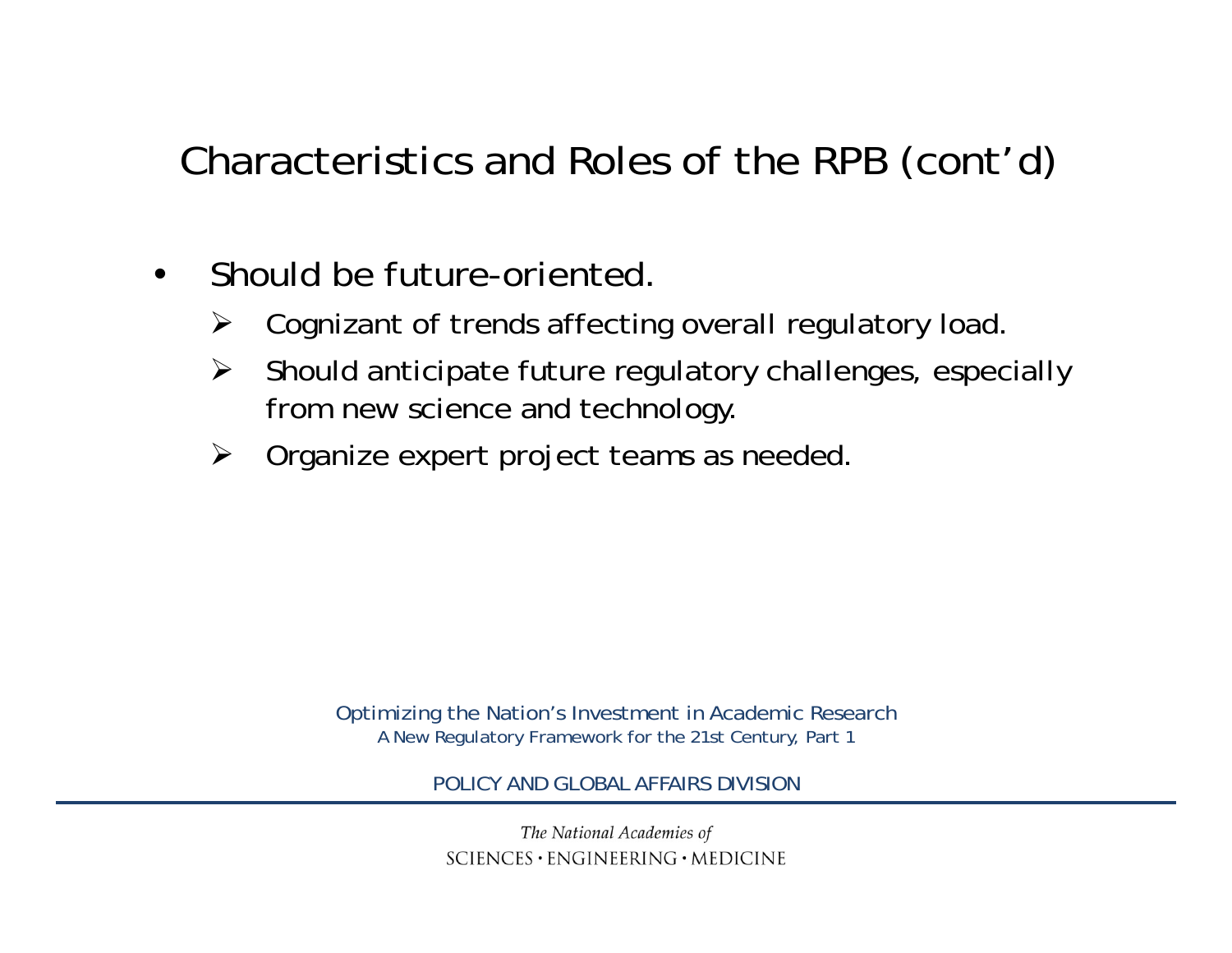Characteristics and Roles of the RPB (cont'd)

- • Should become a more systematic, integrated, and effective operational forum on research-related matters than any or all of the historic professional associations.
	- ➤ A strong focus by the Committee on a more integrated entity, formally connected to the regulatory process.
	- $\triangleright$  RPB could become a means for leveraging future work by the professional associations.

Optimizing the Nation's Investment in Academic Research A New Regulatory Framework for the 21st Century, Part 1

POLICY AND GLOBAL AFFAIRS DIVISION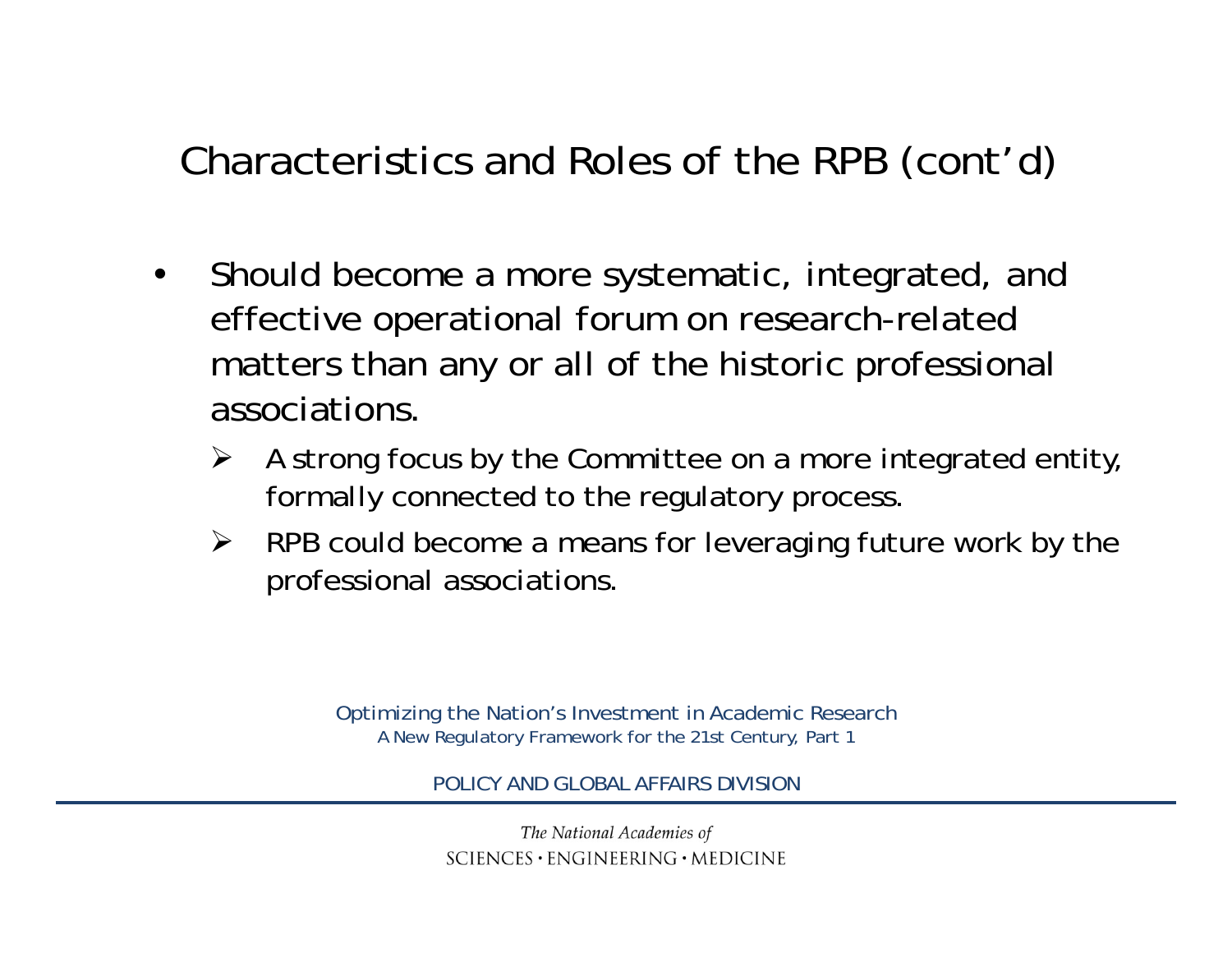# **Specific Recommendations**

Optimizing the Nation's Investment in Academic Research A New Regulatory Framework for the 21st Century, Part 1

POLICY AND GLOBAL AFFAIRS DIVISION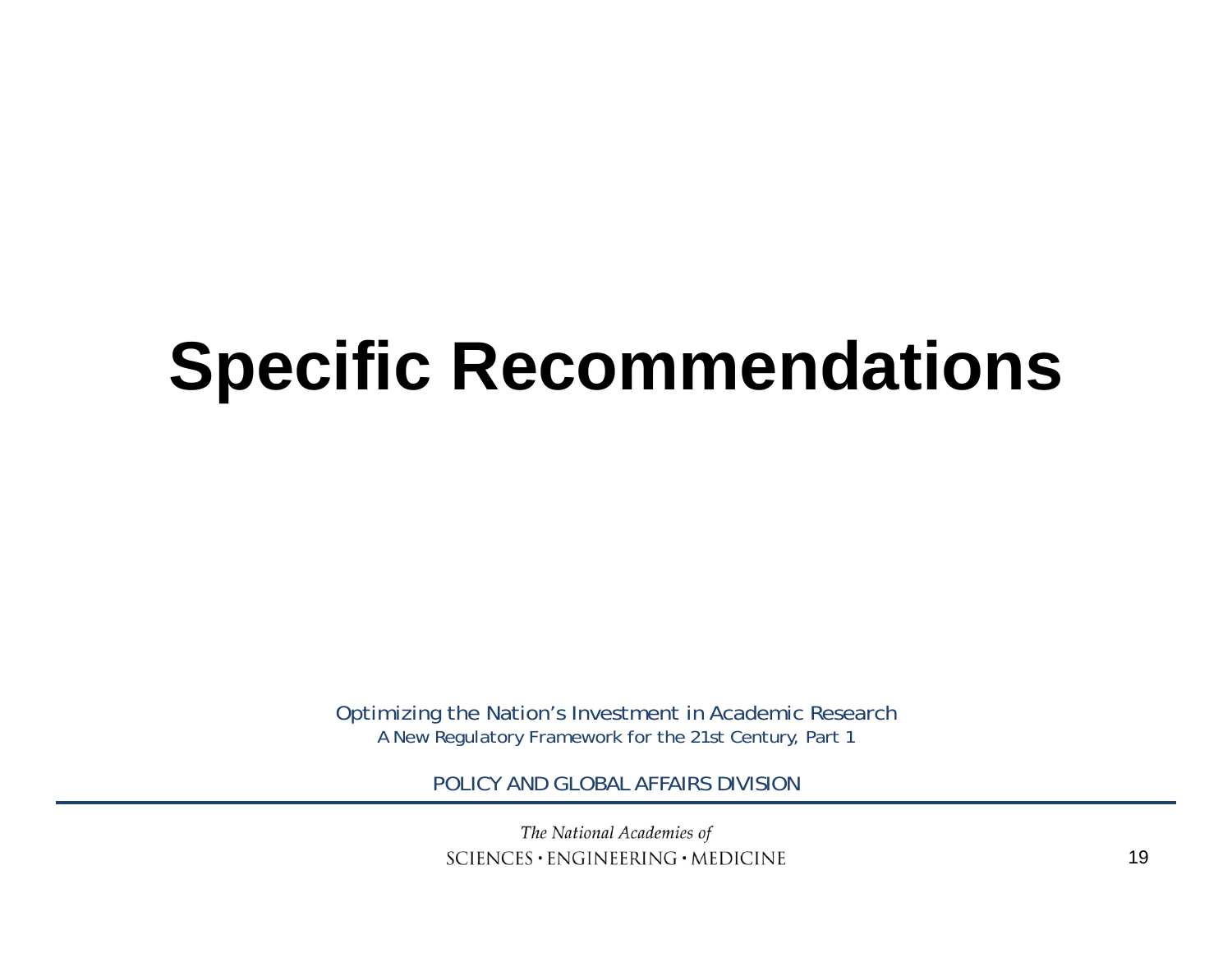## **Proposal Preparation:**

- 1. Congress should in concert with the OMB, conduct a transparent and comprehensive review of agency research grant proposal documents for the purpose of developing a uniform format to be used by all research funding agencies.
- 2. Research proposal information should be limited to the minimal information necessary to permit peer evaluation of the science. Any supplementary information should, if requested, be provided *just-in-time*.
- 3. Agencies should develop a central depositary for all institutional assurances.

Optimizing the Nation's Investment in Academic Research A New Regulatory Framework for the 21st Century, Part 1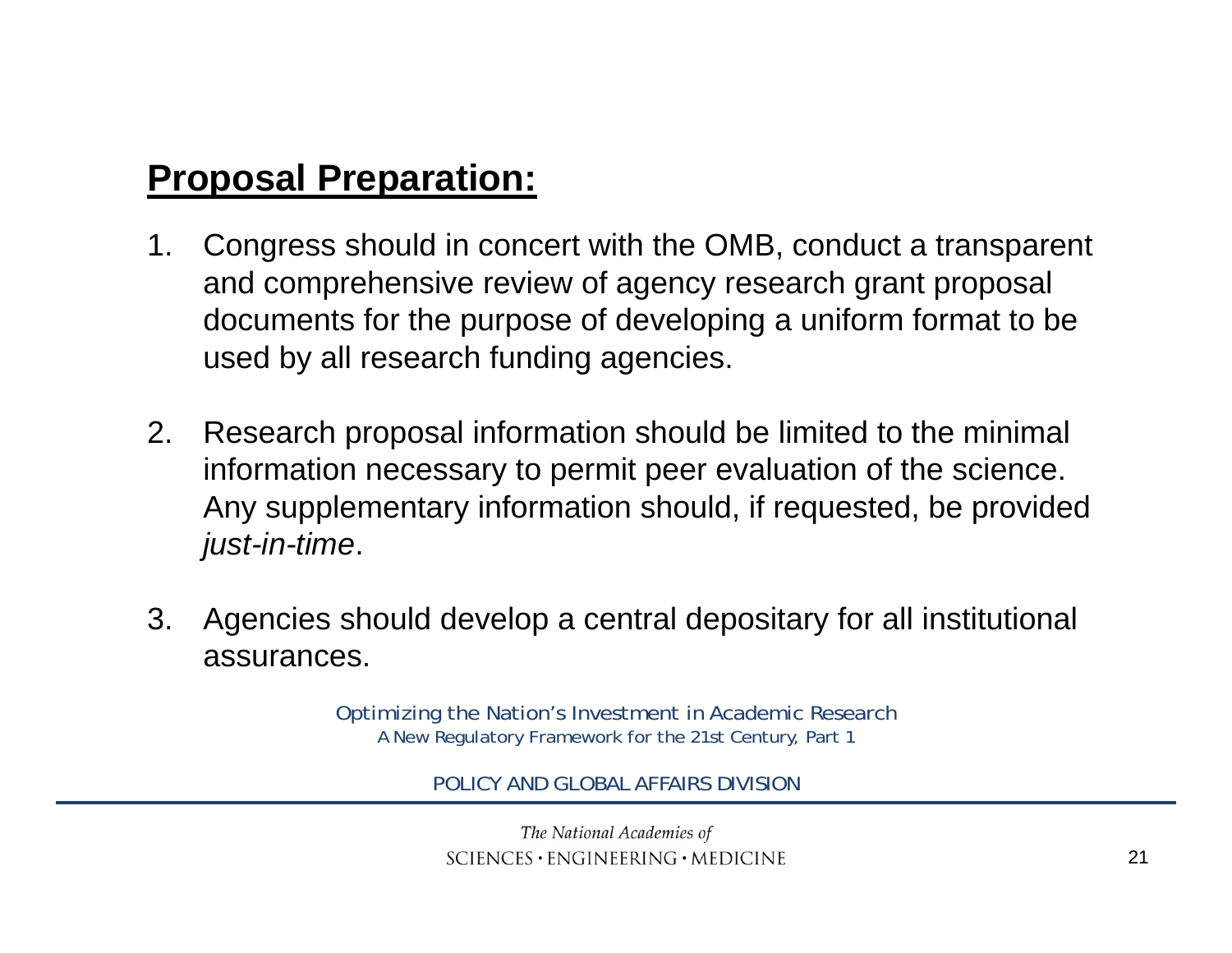### **Progress Reports:**

1. The committee recommends that OMB require that research funding agencies use a uniform format for research progress reporting.

> Optimizing the Nation's Investment in Academic Research A New Regulatory Framework for the 21st Century, Part 1

> > POLICY AND GLOBAL AFFAIRS DIVISION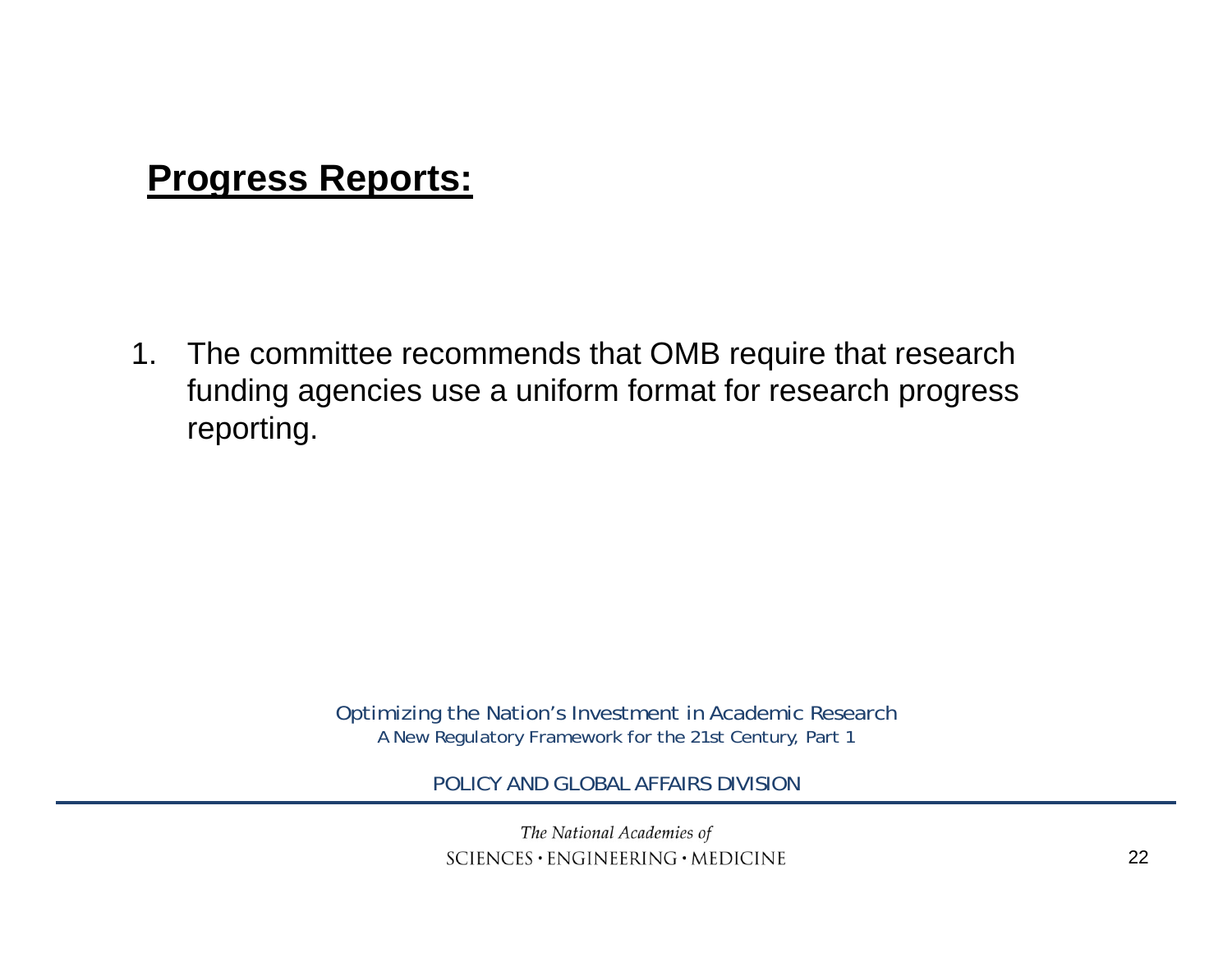## **Subrecipient Monitoring:**

- 1. OMB should amend the Uniform Guidance to clarify that subrecipient monitoring requirements apply to institutions of higher education only to the extent necessary for prudent project and performance monitoring, and do not require monitoring of subrecipients' institutional compliance with all federal statues, regulations, policies, and institution-wide business practices.
- 2. Immediately, OMB should permit research institutions to use subrecipients' publicly available Single Audit Reports to verify that subrecipients have not been otherwise debarred or suspended with respect to the receipt of federal funds.

Optimizing the Nation's Investment in Academic Research A New Regulatory Framework for the 21st Century, Part 1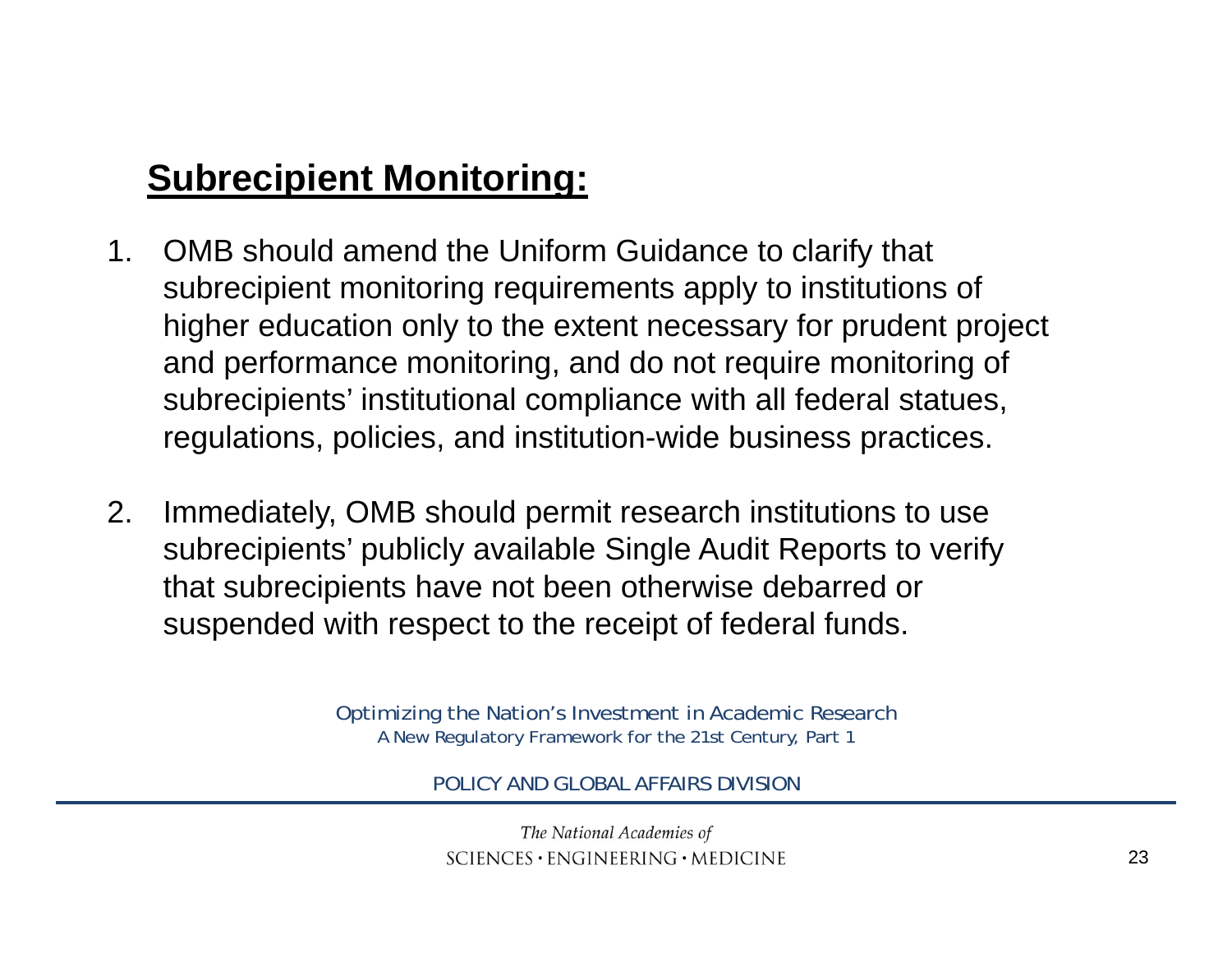## **Conflict of Interest:**

1. Congress in concert with OSTP and in partnership with research institutions, should develop a federal-wide financial conflicts of interest policy to be used by all research funding agencies.

> Optimizing the Nation's Investment in Academic Research A New Regulatory Framework for the 21st Century, Part 1

> > POLICY AND GLOBAL AFFAIRS DIVISION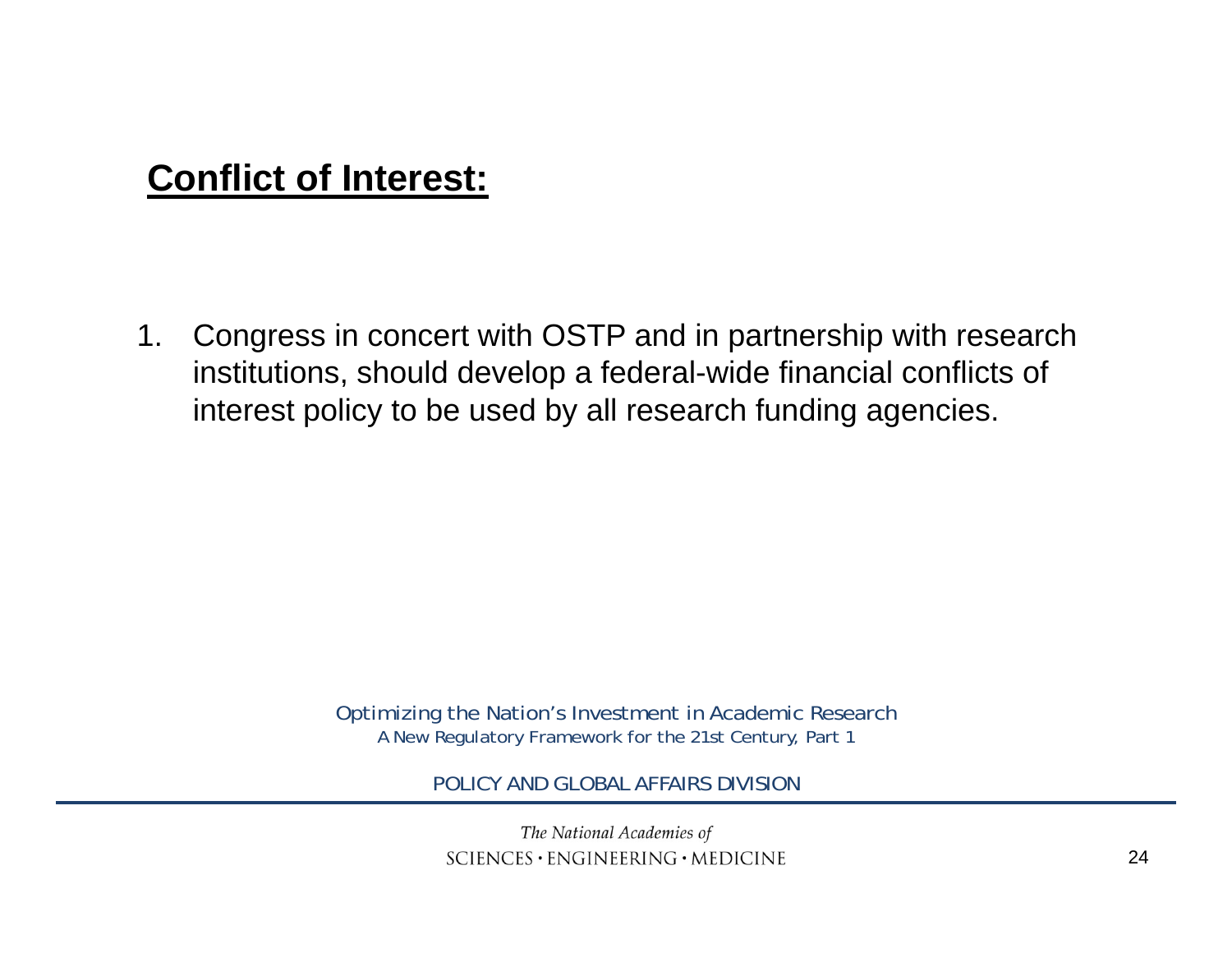## **Human Subjects Research:**

(To be reviewed further in light of the 9-8-15 NPRM for the Common Rule)

- 1. Congress should direct federal agencies to institute a risk-stratified system of human subjects protections that reduces regulatory burden on minimal-risk research while reserving more intensive regulatory oversight for higher risk research.
- 2. Congress should direct federal agencies to require, for multisite research studies, that a single IRB with the necessary staff and infrastructure serve as the IRB of record for all domestic sites.
- 3. Congress should direct agencies to align and harmonize their regulations (and definitions) concerning the protection of human subjects.

Optimizing the Nation's Investment in Academic Research A New Regulatory Framework for the 21st Century, Part 1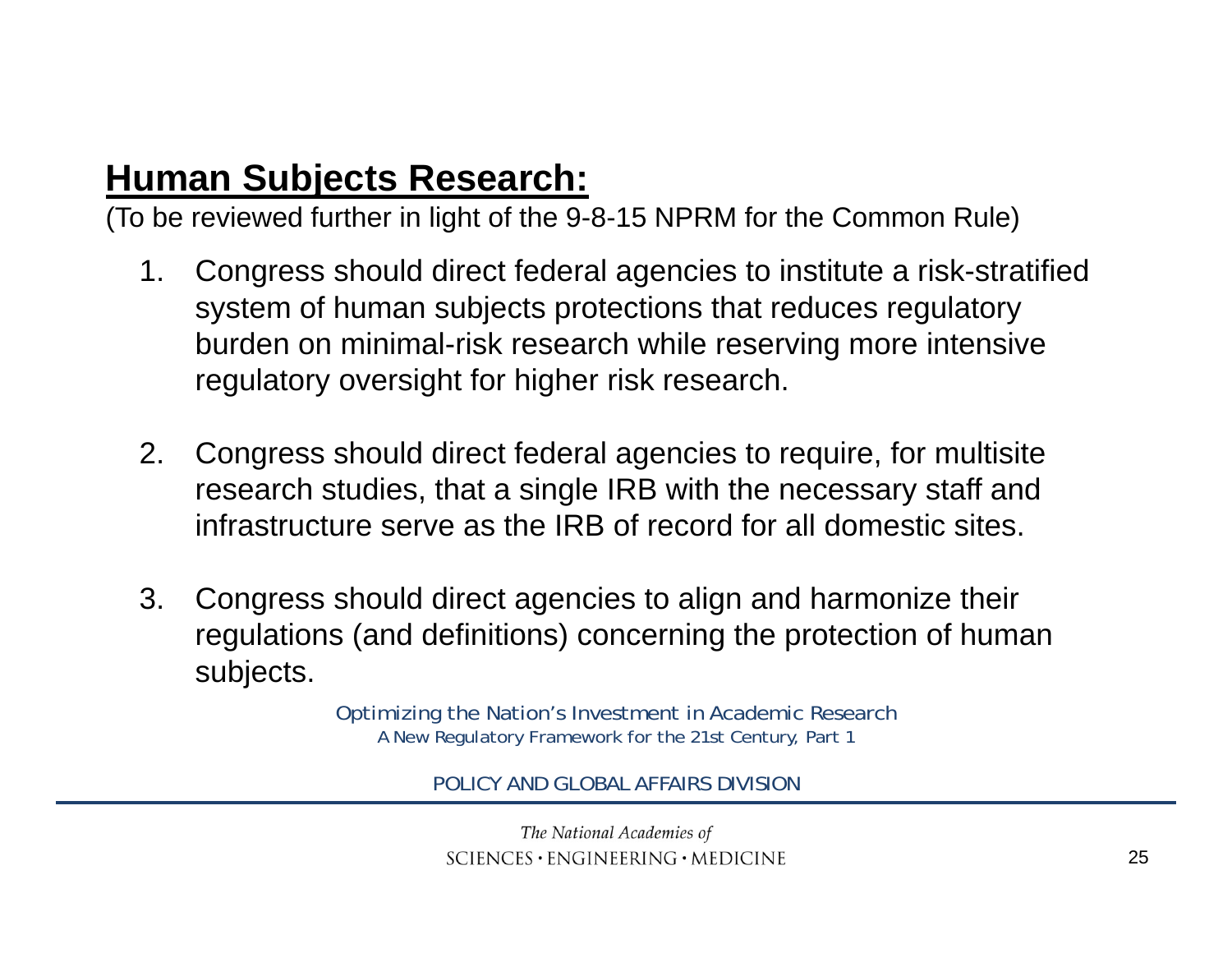## **Human Subjects Research (cont.):**

- 4) In instances of minimal-risk research where requiring informed consent would make the research impracticable, the committee recommends that Congress amend the FDA's authority so as to allow the FDA to develop criteria for waiver or modification of the requirement of informed consent for minimal-risk research.
- 5) Congress should instruct HHS to work with other agencies to ensure that research involving biospecimens is eligible for a waiver or modification of informed consent, so long as the proposed research meets the conditions for waiver or modification of informed consent as specified in the Common Rule.

Optimizing the Nation's Investment in Academic Research A New Regulatory Framework for the 21st Century, Part 1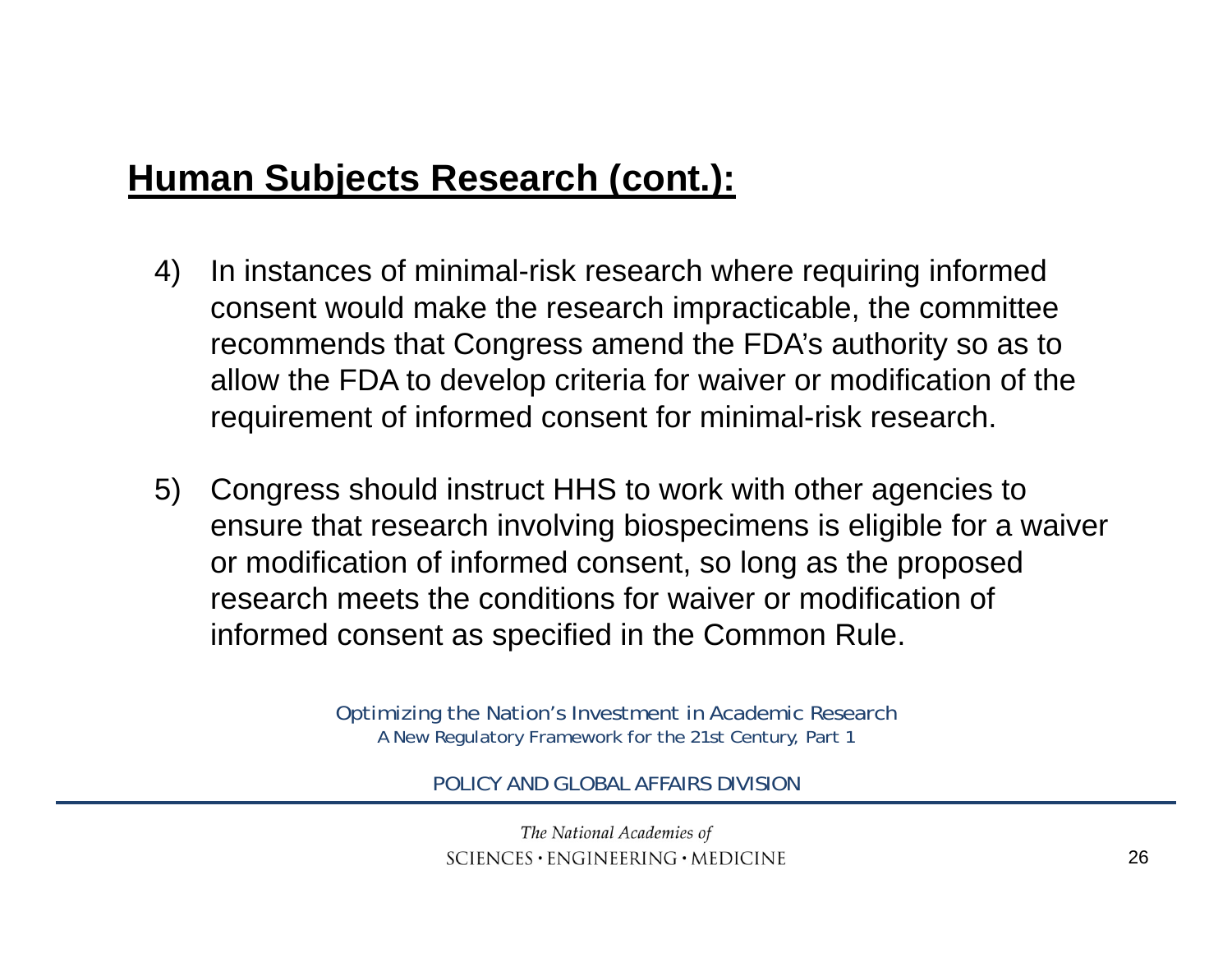### **Animal Research:**

1. Congress should direct OMB to convene representatives from federal agencies and the research community to assess and report back to Congress on the feasibility and utility of developing a unified federal approach for the development, promulgation, and management of policies and regulations pertaining to the care and use of research animals.

> Optimizing the Nation's Investment in Academic Research A New Regulatory Framework for the 21st Century, Part 1

> > POLICY AND GLOBAL AFFAIRS DIVISION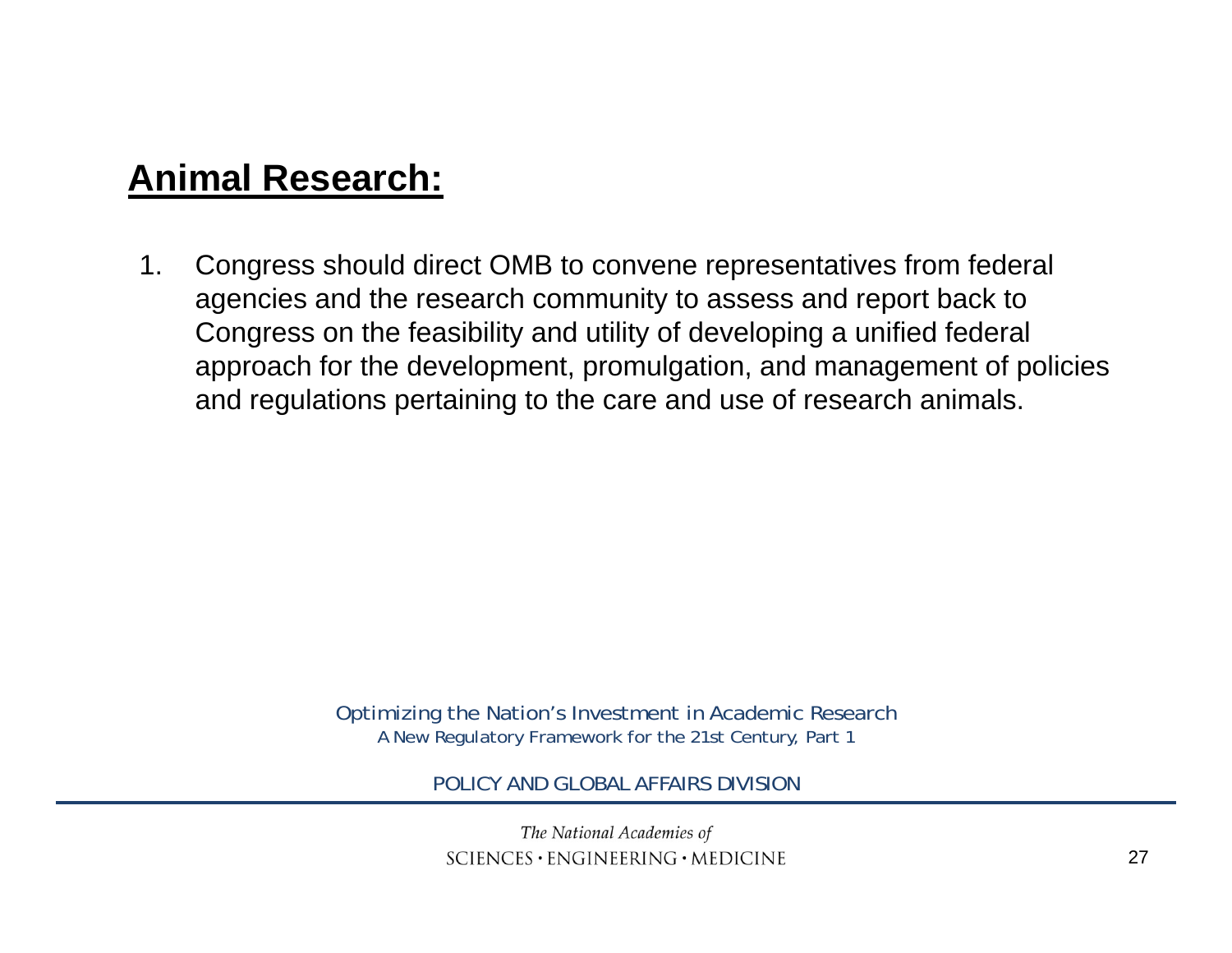## **Animal Research (cont.):**

- 2. Reporting, assurances, and verifications to agencies should be reduced and streamlined.
	- • Agencies should adjust their requirements for reporting such that animalrelated noncompliance reports are tiered to the level of significance or impact on animals and included in an annual report rather than on an individual event basis.
	- $\bullet$  Annual reports to individual agencies about animal care programs should be replaced by a single annual report under the proposed Federalwide Assurance mechanism.
- 3. Research institutions should assess their own regulatory processes to determine where their compliance activities can be streamlined while still complying with federal regulations.

Optimizing the Nation's Investment in Academic Research A New Regulatory Framework for the 21st Century, Part 1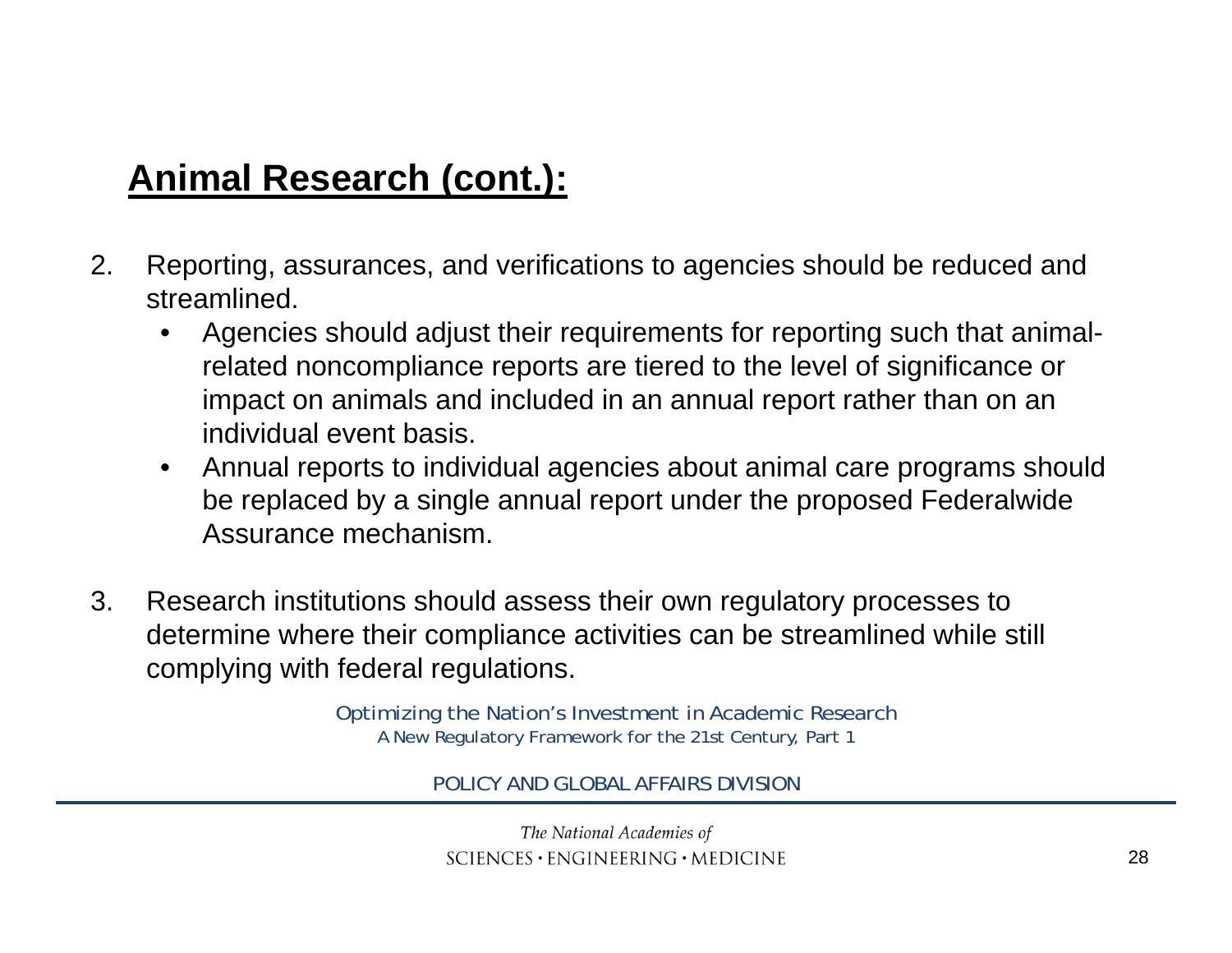## **Compensation for Personnel Expenses:**

1. The committee recommends that Congress, in concert with OMB, affirm that research institutions may take advantage of the flexibility provided by the Uniform Guidance with regard to the documentation of personnel expenses.

> Optimizing the Nation's Investment in Academic Research A New Regulatory Framework for the 21st Century, Part 1

> > POLICY AND GLOBAL AFFAIRS DIVISION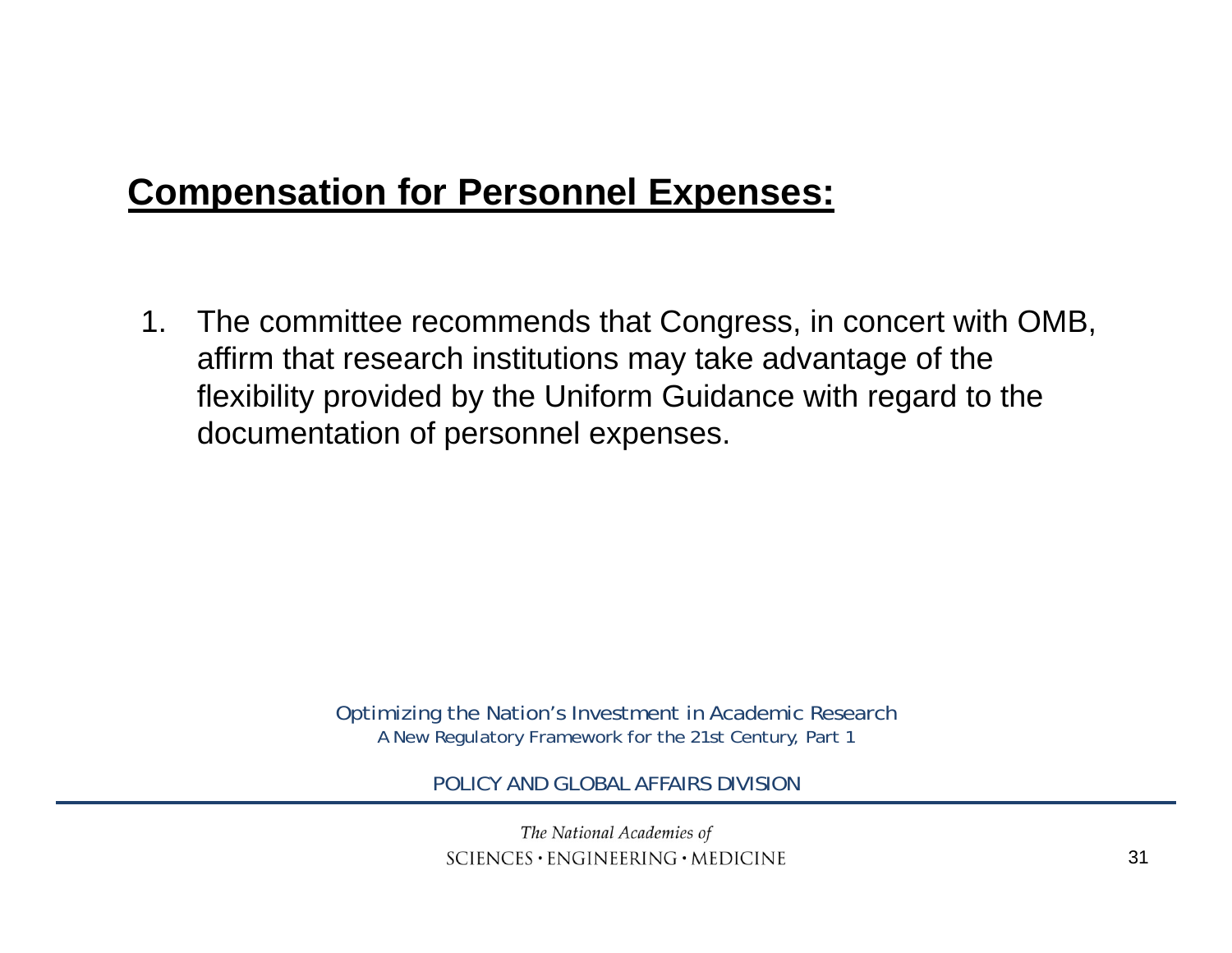## **Uniform Guidance:**

- • Procurement Standards – (Raise threshold to \$10,000 and amend list of criteria for noncompetitive bids)
- •Financial Reporting – (establish mandatory 120-day timetable)
- $\bullet$  Cost Accounting – (eliminate submission of DS-2 each time change to accounting practices)

Optimizing the Nation's Investment in Academic Research A New Regulatory Framework for the 21st Century, Part 1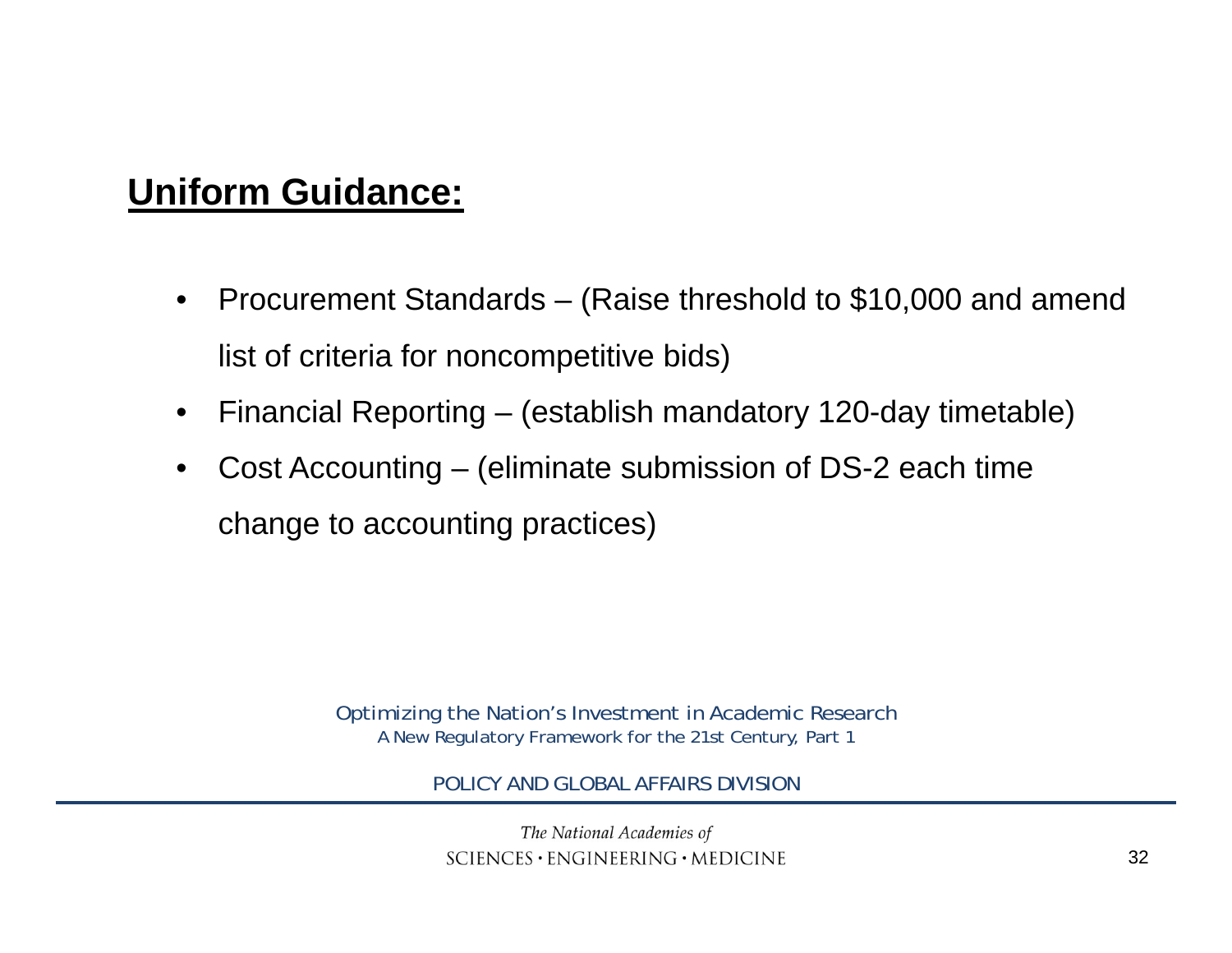## **The Audit Climate:**

- 1. Inspector Generals should resolve issues regarding their interpretation of agency policies and priorities with the agency before conducting formal audits of research institutions.
- 2. Inspector generals should include in their semiannual reports and highlight in their presentations to Congress examples of effective, innovative, and costsaving initiatives undertaken by research institutions and federal research agencies that both advance and protect the research enterprise.
- 3. They should provide to Congress and make publicly available information generated each year on the total costs (agency and institutional) of Inspectors General audits of research institutions, the total amounts of initial findings, and the total amounts paid by institutions after audit resolution.

Optimizing the Nation's Investment in Academic Research A New Regulatory Framework for the 21st Century, Part 1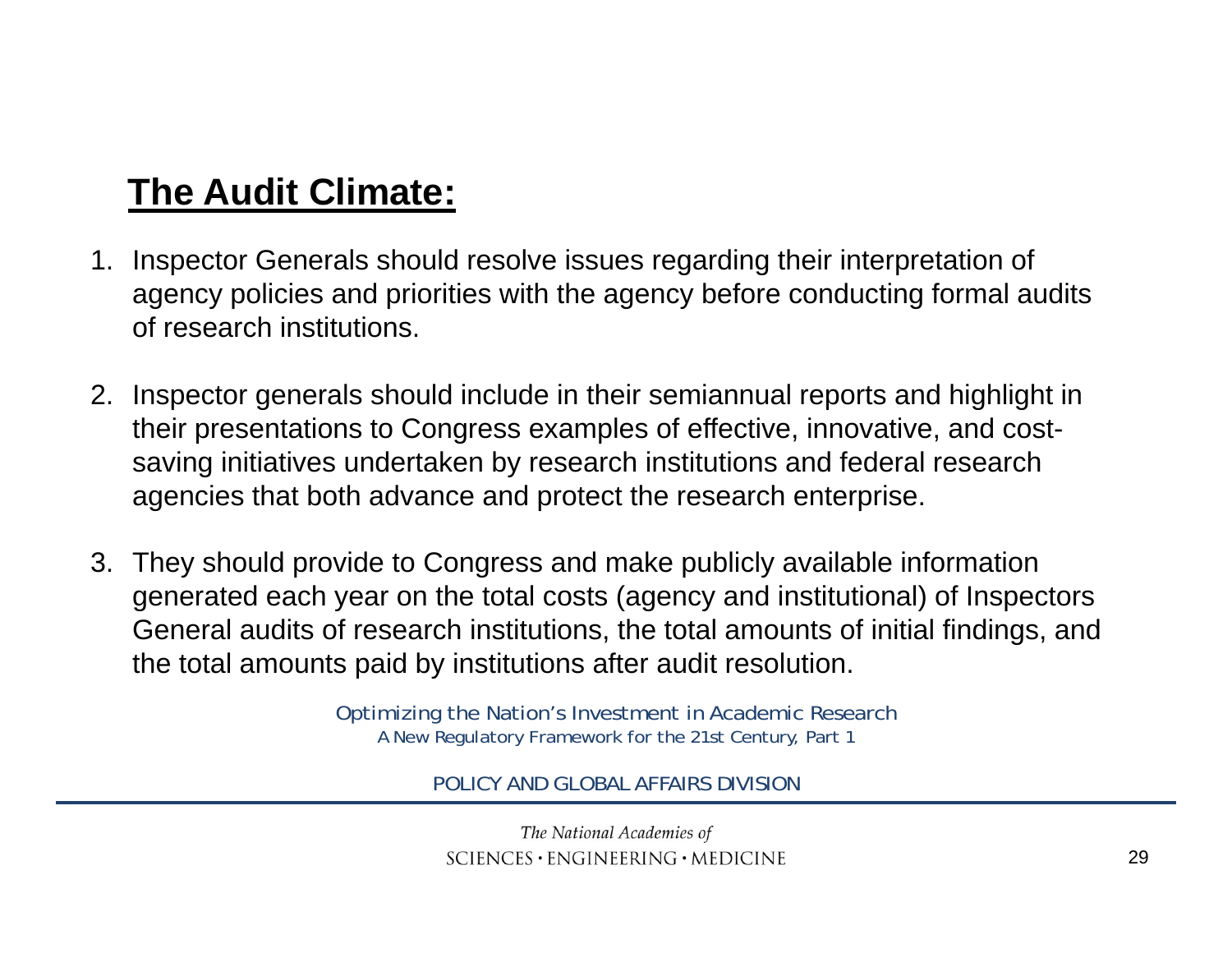## **The Audit Climate (cont.):**

- 4. Inspector Generals should reexamine the risk-based methodology in identifying institutions as candidates for agency audits to take into account the existing compliance environment and oversight on campuses, recognizing that many research institutions have clean single audits, are well managed, and have had long-standing relationships with the federal government.
- 5. Encourage all agency Inspector Generals to report only final audit resolution findings on their websites and in their semiannual reports to Congress.

Optimizing the Nation's Investment in Academic Research A New Regulatory Framework for the 21st Century, Part 1